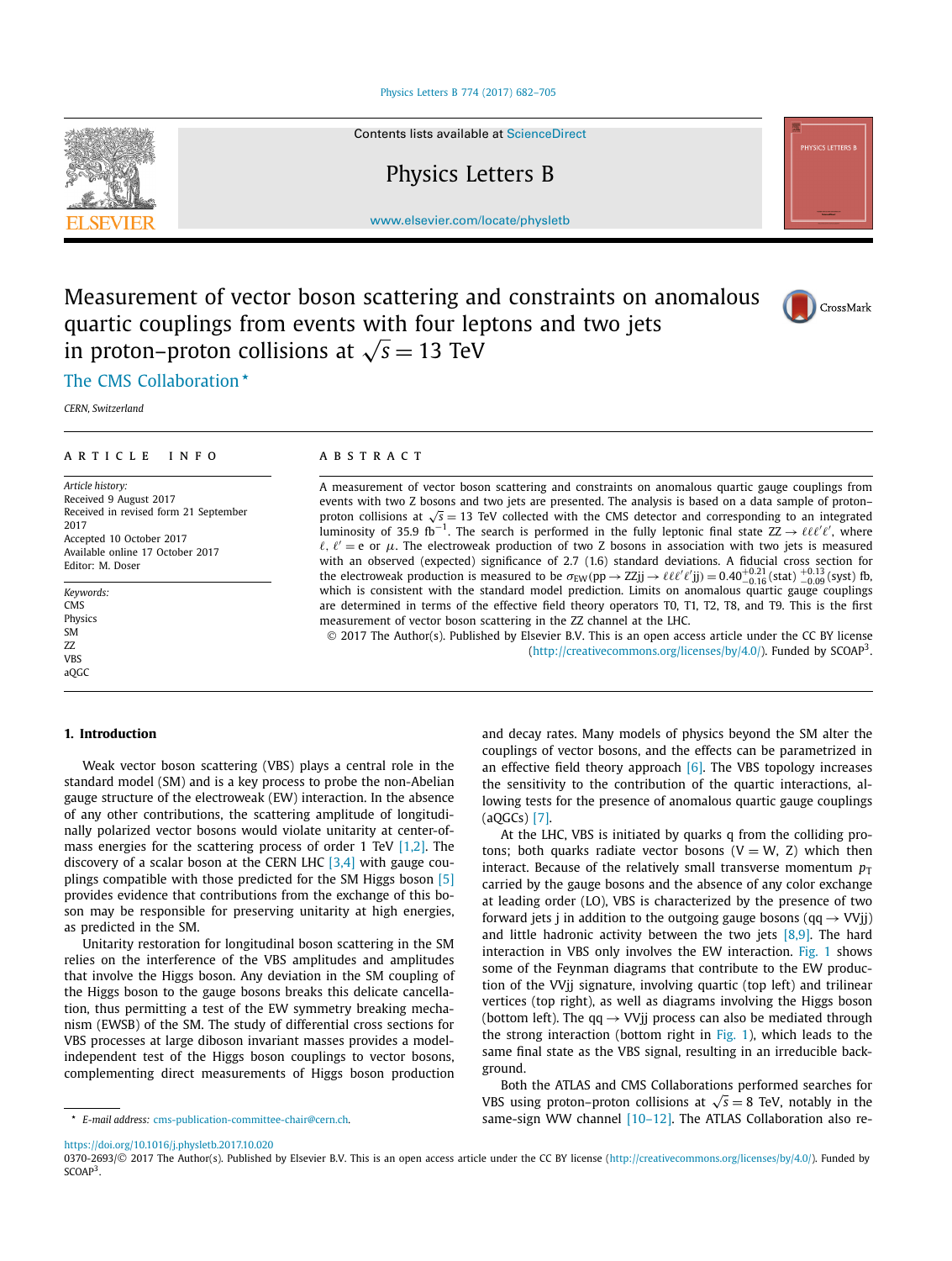<span id="page-1-0"></span>

**Fig. 1.** Representative Feynman diagrams for the EW- (top row and bottom left) and QCD-induced production (bottom right) of the ZZjj  $\rightarrow \ell \ell \ell' \ell'$  jj ( $\ell, \ell' = e$  or  $\mu$ ) final state. The scattering of massive gauge bosons as depicted in the top row is unitarized by the interference with amplitudes that feature the Higgs boson (bottom left).

ported limits on a fiducial cross section for VBS in the WZ channel [\[13\].](#page-6-0) The ZZ channel remained unprobed. Limits on aQGCs are reported in Refs. [\[10–18\].](#page-6-0)

This paper presents the first experimental investigation of VBS in the ZZ channel and exploits the fully leptonic final state, where both Z bosons decay into electrons or muons,  $ZZ \to \ell \ell \ell' \ell'$  ( $\ell, \ell' =$ e or  $\mu$ ). Despite a low cross section, a small  $Z \rightarrow \ell \ell$  branching fraction, and a large irreducible QCD background, this channel provides a favorable laboratory to study EWSB because all final-state particles are reconstructed. The clean leptonic final state results in a small reducible background, where one or more of the reconstructed lepton candidates originate from the misidentification of jet fragments. This channel also provides a precise knowledge of the scattering energy. Furthermore, the spin correlations of the reconstructed fermions permit the extraction of the longitudinal contribution to VBS.

The search for the EW production of the  $\ell\ell\ell'\ell'$ jj final state is carried out using pp collisions at  $\sqrt{s}$  = 13 TeV recorded with the CMS detector at the LHC. The data set corresponds to an integrated luminosity of 35.9 fb−<sup>1</sup> collected in 2016. A multivariate discriminant, which combines observables sensitive to the kinematics of the VBS process to separate the EW- from the QCD-induced production, is used to extract the signal significance and to measure the cross section for the EW production in a fiducial volume. Finally, the selected  $\ell\ell\ell'\ell'$ jj events are used to constrain aQGCs described by the operators T0, T1, and T2 as well as the neutralcurrent operators T8 and T9 [\[7\].](#page-6-0)

#### **2. The CMS detector**

The central feature of the CMS apparatus is a superconducting solenoid of 6 m internal diameter, providing a magnetic field of 3.8 T. Within the solenoid volume are silicon pixel and strip tracking detectors, a lead tungstate crystal electromagnetic calorimeter (ECAL), and a brass and scintillator hadron calorimeter (HCAL), each composed of a barrel and two endcap sections. Forward calorimeters extend the pseudorapidity *η* coverage provided by the barrel and endcap detectors up to |*η*| *<* 5. Muons are measured in gas-ionization detectors embedded in the steel flux-return yoke outside the solenoid.

The silicon tracker measures charged particles within the pseudorapidity range |*η*| *<* <sup>2</sup>*.*5. It consists of <sup>1440</sup> silicon pixel and 15 148 silicon strip detector modules. For nonisolated particles with  $1 < p_T < 10$  GeV and  $|\eta| < 1.4$ , the track resolutions are typically 1.5% in  $p_T$  and 25–90 (45–150)  $\mu$ m in the transverse (longitudinal) impact parameter [\[19\].](#page-6-0)

Electrons are measured in the pseudorapidity range |*η*| *<* <sup>2</sup>*.*<sup>5</sup> using both the tracking system and the ECAL. The momentum resolution for electrons with  $p_T \approx 45$  GeV from  $Z \rightarrow e^+e^-$  decays ranges from 1.7% for nonshowering electrons in the barrel region  $(|\eta| < 1.479)$  to 4.5% for showering electrons in the endcaps [\[20\].](#page-6-0)

Muons are measured in the pseudorapidity range |*η*| *<* <sup>2</sup>*.*<sup>4</sup> using the silicon tracker and muon systems. The muon detectors are constructed using three different technologies: drift tubes for | $|\eta|$  < 1.2, cathode strip chambers for 0.9 <  $|\eta|$  < 2.4, and resistive plate chambers for  $|\eta|$  < 1.6. In the intermediate  $p<sub>T</sub>$  range of  $20 < p_T < 100$  GeV, matching muons to tracks measured in the silicon tracker results in a relative  $p_T$  resolution of 1.3–2.0% in the barrel ( $|\eta|$  < 1.2), and better than 6% in the endcaps. The  $p_T$  resolution in the barrel is better than 10% for muons with  $p_T$  up to 1 TeV [\[21\].](#page-6-0)

In the region  $|\eta|$  < 1.74, the HCAL cells have widths of 0.087 in pseudorapidity and 0.087 in azimuth ( $\phi$ ). In the  $\eta$ - $\phi$  plane, and for  $|\eta|$  < 1.48, the HCAL cells map on to  $5 \times 5$  arrays of ECAL crystals to form calorimeter towers projecting radially outwards from the nominal interaction point. For  $|\eta| > 1.74$ , the size of the towers increases progressively to a maximum of 0.174 in  $\Delta \eta$  and  $\Delta \phi$ . When combining information from the entire detector, the jet energy resolution amounts typically to 15% at 10 GeV, 8% at 100 GeV, and 4% at 1 TeV, to be compared to about 40%, 12%, and 5% obtained when the ECAL and HCAL calorimeters alone are used.

The first level of the CMS trigger system, composed of custom hardware processors, uses information from the calorimeters and muon detectors to select events of interest in a fixed time interval of 3.2 μs. The high-level trigger processor farm further decreases the event rate from around 100 kHz to less than 1 kHz, before data storage [\[22\].](#page-6-0)

A more detailed description of the CMS detector, together with a definition of the coordinate system used and the relevant kinematic variables, can be found in Ref. [\[23\].](#page-6-0)

#### **3. Signal and background simulation**

Several Monte Carlo event generators are used to simulate the signal and background contributions. The simulated samples are employed to optimize the event selection, to develop the multivariate discriminator, and to estimate the irreducible background yields.

The EW production of Z boson pairs and two final-state quarks, where the Z bosons decay leptonically, is simulated at LO using MADGRAPH5\_aMC@NLO V2.3.3 (abbreviated as MG5\_AMC in the following) [\[24\].](#page-6-0) The sample includes triboson processes, where the Z boson pair is accompanied by a third vector boson that decays into jets, as well as diagrams involving the quartic coupling vertex. The predictions from this sample are cross-checked with those obtained from the LO generator PHANTOM v1.2.8  $[25]$ , and excellent agreement in the yields and the multivariate distribution exploited for the signal extraction is found.

The event samples of the QCD-induced production of two Z bosons are simulated with zero, one, and two outgoing partons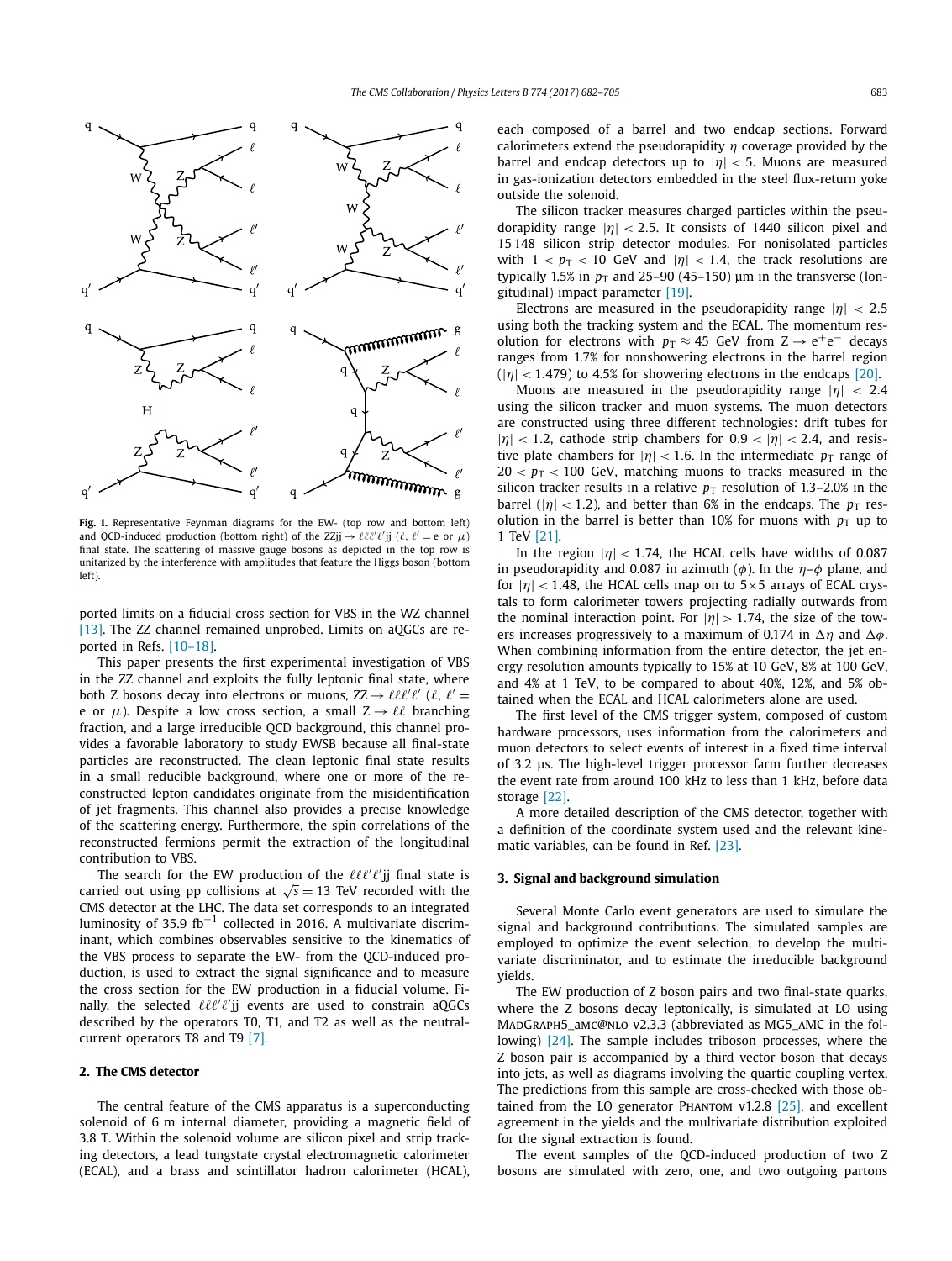at Born level at next-to-leading order (NLO) with MG5\_aMC. The different jet multiplicities are merged using the FxFx scheme [\[26\]](#page-6-0) with a merging scale of 30 GeV, and leptonic Z boson decays are simulated using MADSPIN  $[27]$ . The interference between the EW and QCD diagrams is evaluated using dedicated samples produced with MG5\_aMC at LO. It is found to contribute less than 1% to the total yield and is therefore neglected. The loop-induced production of two Z bosons, referred to as  $gg \rightarrow ZZ$ , is simulated at LO with MCFM v7.0.1  $[28]$ . A dedicated MG5\_AMC simulation of the loop-induced  $gg \rightarrow ZZ$ ji process is used to check the modeling of the ZZjj phase space in the mcfm sample, and good agreement is found.

Samples for ttZ and WWZ production, background processes that contain four prompt, isolated leptons and additional jets in the final state, are simulated with MG5\_aMC at NLO.

The simulation of the aQGC processes is performed at LO using MG5\_aMC and employs matrix element reweighting to obtain a finely spaced grid in each of the five anomalous couplings probed by the analysis.

The PYTHIA v8.212 [\[29,30\]](#page-7-0) package is used for parton showering, hadronization, and the underlying event simulation, with parameters set by the CUETP8M1 tune [\[31\].](#page-7-0) The NNPDF3.0 [\[32\]](#page-7-0) set of parton distribution functions (PDFs) is used, and the PDFs are calculated to the same order in QCD as the hard process. All simulated samples are normalized to the cross sections obtained from the respective event generator.

The detector response is simulated using a detailed description of the CMS detector implemented in the GEANT4 package [\[33,34\].](#page-7-0) The simulated events are reconstructed using the same algorithms as used for the data. The simulated samples include additional interactions in the same and neighboring bunch crossings, referred to as pileup. Simulated events are weighted so that the pileup distribution reproduces that observed in the data, which has an average of about 23 interactions per bunch crossing.

#### **4. Event selection**

The final state should consist of at least two pairs of oppositely charged isolated leptons and at least two hadronic jets. The ZZ selection is similar to that used in the CMS inclusive ZZ cross section measurement [\[35\].](#page-7-0)

The primary triggers require the presence of a pair of loosely isolated leptons. The highest  $p_{\rm T}$  electron (muon) must have  $p_{\rm T}^{\ell}>$ 23 (17) GeV, and the next-to-highest  $p_{\text{T}}$  lepton must have  $p_{\text{T}}^{\ell} >$ 12 *(*8*)* GeV. The dilepton triggers require that the tracks associated with the leptons originate from within 2 mm of each other along the beam axis. Triggers requiring a triplet of low- $p_T$  leptons with no isolation criterion, as well as isolated single-electron and single-muon triggers with minimal  $p_T$  thresholds of 27 and 22 GeV, respectively, help to recover efficiency. The overall trigger efficiency for events that satisfy the ZZ selection described below is greater than 98%.

Events are reconstructed using a particle-flow algorithm [\[36\]](#page-7-0) that reconstructs and identifies each individual particle with an optimized combination of all subdetector information. The missing transverse momentum vector  $\vec{p}_{\rm T}^{\rm miss}$  is defined as the projection onto the plane perpendicular to the beam axis of the negative vector sum of the momenta of all reconstructed particle-flow objects in an event. Its magnitude is referred to as  $p_{\rm T}^{\rm miss}.$ 

The reconstructed vertex with the largest value of summed physics-object  $p_{\rm T}^2$  is taken to be the primary pp interaction vertex. The physics objects are the objects returned by a jet finding algorithm [\[37,38\]](#page-7-0) applied to all charged tracks associated with the vertex, plus the corresponding associated  $p_{\rm T}^{\rm miss}$ . Leptons and jets are required to originate from the primary vertex.

Electrons are identified using a multivariate classifier, which includes observables sensitive to bremsstrahlung along the electron trajectory, the geometrical and energy-momentum compatibility between the electron track and the associated energy cluster in the ECAL, the shape of the electromagnetic shower, and variables that discriminate against electrons originating from photon conversions [\[20\].](#page-6-0)

Muons are reconstructed by combining information from the silicon tracker and the muon system  $[21]$ . The matching between the inner and outer tracks proceeds either outside-in, starting from a track in the muon system, or inside-out, starting from a track in the silicon tracker. The muons are selected from the reconstructed muon track candidates by applying minimal requirements on the track in both the muon system and silicon tracker, and taking into account compatibility with small energy deposits in the calorimeters.

In order to suppress electrons from photon conversions and muons originating from in-flight decays of hadrons, we require the three-dimensional impact parameter of each lepton track, computed with respect to the primary vertex position, to be less than four times the uncertainty on the impact parameter.

Leptons are required to be isolated from other particles in the event. The relative isolation is defined as

$$
R_{\text{iso}} = \left[ \sum_{\substack{\text{charged} \\ \text{hadrons}}} p_{\text{T}} + \max\left(0, \sum_{\substack{\text{neutral} \\ \text{hadrons}}} p_{\text{T}} + \sum_{\text{photons}} p_{\text{T}} - p_{\text{T}}^{\text{PU}}\right) \right] / p_{\text{T}}^{\ell}, \tag{1}
$$

where the sums run over the charged and neutral hadrons and photons, in a cone defined by  $\Delta R = \sqrt{(\Delta \eta)^2 + (\Delta \phi)^2} = 0.3$  around the lepton trajectory. To minimize the contribution of charged particles from pileup to the isolation calculation, charged hadrons are included only if they originate from the primary vertex. The contribution of neutral particles from pileup is  $p_T^{PU}$ . For electrons,  $p_T^{PU}$ is evaluated with the jet area method described in Ref. [\[39\].](#page-7-0) For muons,  $p_T^{PU}$  is taken to be half the  $p_T$  sum of all charged particles in the cone originating from pileup vertices. The factor of one-half accounts for the expected ratio of charged to neutral particle energy in hadronic interactions. Leptons with *R*iso *<* 0*.*35 are considered isolated.

The efficiency of the lepton reconstruction and selection is measured in bins of  $p_T^{\ell}$  and  $\eta^{\ell}$  using the tag-and-probe technique. The measured efficiencies are used to correct the simulation. The lepton momentum scales are calibrated in bins of  $p_T^{\ell}$  and  $\eta^{\ell}$  using the decay products of known dilepton resonances. The electron momentum scale for data is corrected with a  $Z \rightarrow e^+e^-$  sample by matching the peak of the reconstructed dielectron mass spectrum to the known value of  $m_Z$ . A Gaussian smearing of the electron energies in the simulation is also applied to match the  $Z \rightarrow e^+e^$ mass resolution in data. Muon momenta are calibrated using a Kalman filter approach  $[40]$ , using  $J/\psi$  meson and Z boson decays.

An algorithm is used to identify final-state radiation (FSR) from the leptons [\[41\].](#page-7-0) A photon with  $p_T > 2$  GeV and within a cone of  $\Delta R = 0.5$  around the lepton momentum direction is selected if it satisfies quality requirements. The FSR photons identified by the algorithm are excluded from the lepton isolation computation.

Jets are reconstructed from particle-flow candidates using the anti- $k<sub>T</sub>$  clustering algorithm [\[37\],](#page-7-0) as implemented in the FASTJET package [\[38\],](#page-7-0) with a distance parameter of 0.4. In order to assure a good reconstruction efficiency and to reduce the instrumental background as well as the contamination from pileup, loose identification criteria based on the multiplicities and energy fractions carried by charged and neutral hadrons are imposed on jets [\[42\].](#page-7-0) Only jets with  $|\eta|$  < 4.7 are considered.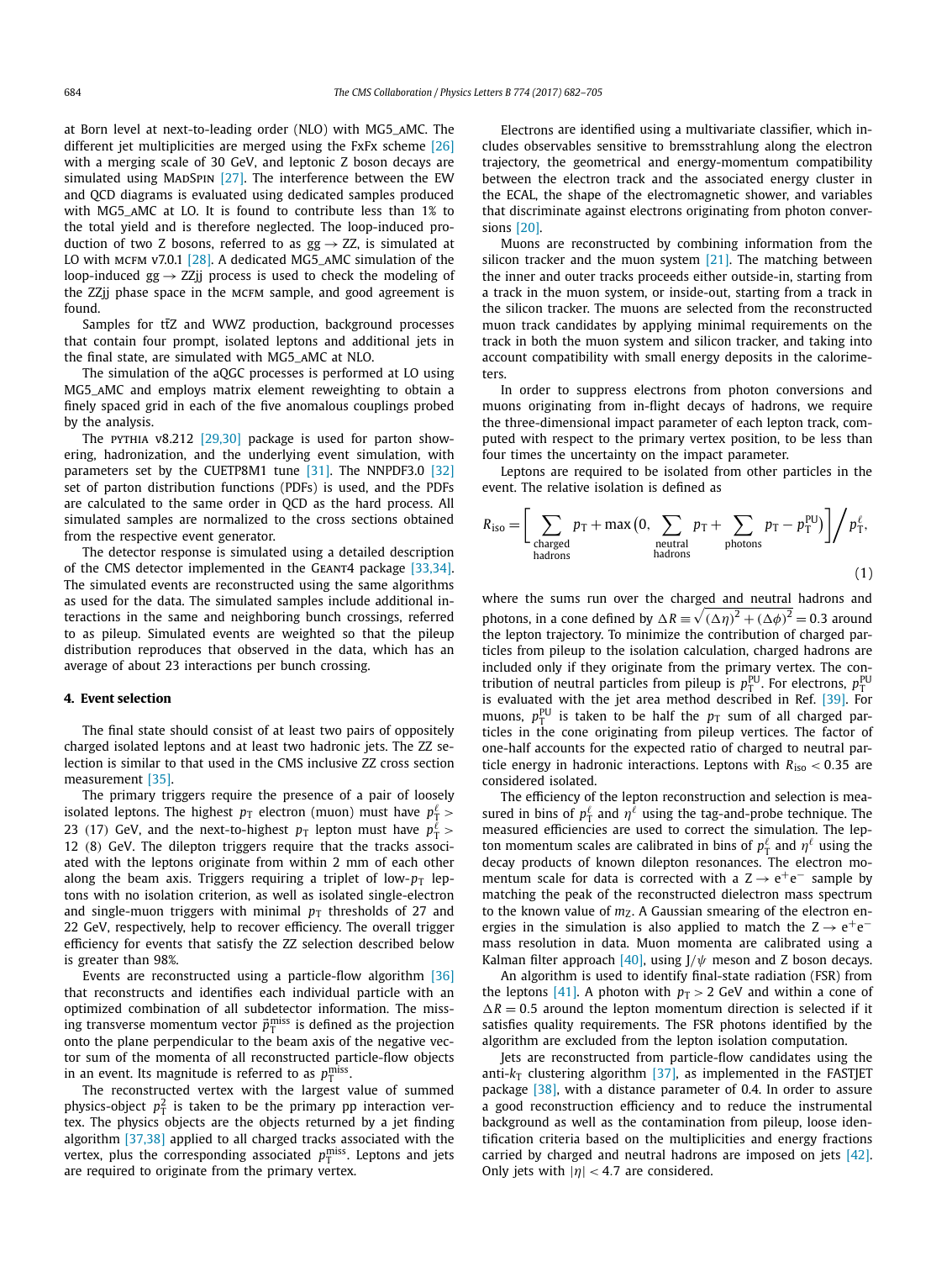Jet energy corrections are extracted from data and simulated events to account for the effects of pileup, uniformity of the detector response, and residual differences between the jet energy scale in the data and in the simulation. The jet energy scale calibration [\[43–45\]](#page-7-0) relies on corrections parameterized in terms of the uncorrected  $p_T$  and  $\eta$  of the jet, and is applied as a multiplicative factor, scaling the four-momentum vector of each jet. In order to ensure that jets are well measured and to reduce the pileup contamination, all jets must have a corrected  $p<sub>T</sub>$  larger than 30 GeV.

A signal event must contain at least two Z candidates, each formed from pairs of isolated electrons or muons of opposite charges. Only reconstructed electrons (muons) with a  $p_T >$ 7 (5) GeV are considered. Among the four leptons, the highest  $p_T$ lepton must have  $p_T > 20$  GeV, and the second-highest  $p_T$  lepton must have  $p_T > 12$  (10) GeV if it is an electron (muon). All leptons are required to be separated by  $\Delta R(\ell_1, \ell_2) > 0.02$ , and electrons are required to be separated from muons by  $\Delta R$  (e,  $\mu$ ) > 0.05.

Within each event, all permutations of leptons giving a valid pair of Z candidates are considered. For each ZZ candidate, the lepton pair with the invariant mass closest to the nominal Z boson mass is denoted  $Z_1$  and is required to have a mass greater than 40 GeV. The other dilepton candidate is denoted  $Z_2$ . Both  $m_{Z_1}$ and  $m_{Z_2}$  are required to be less than 120 GeV. All pairs of oppositely charged leptons, regardless of flavor, in the ZZ candidate are required to satisfy  $m_{\ell\ell'} > 4$  GeV to suppress backgrounds from hadron decays.

If multiple ZZ candidates in an event pass this selection, the candidate with  $m_{Z_1}$  closest to the nominal Z boson mass is chosen. In the rare case (0.3%) of further ambiguity, which may arise in events with more than four leptons, the  $Z_2$  candidate that maximizes the scalar  $p<sub>T</sub>$  sum of the four leptons is chosen. Finally, the  $Z_1$  and  $Z_2$  candidates must have masses between 60 and 120 GeV. This selection is referred to as the ZZ selection.

The search for the EW production of two Z bosons is performed on a subset of events that pass the ZZ selection, namely those that feature at least two jets. The jets are required to be separated from the leptons of the ZZ candidate by  $\Delta R = 0.4$ . The two highest  $p_T$ jets are referred to as the tagging jets and their invariant mass is required to be larger than 100 GeV. This selection is referred to as the ZZjj selection.

#### **5. Background estimation**

The dominant background is the QCD-induced production of two Z bosons in association with jets, as shown in the bottom right diagram of [Fig. 1.](#page-1-0) The yield and shape of the multivariate discriminant of this irreducible background are taken from simulation, but ultimately constrained by the data in the fit that extracts the EW signal, as described in Section 7. Other irreducible backgrounds arise from processes that produce four genuine high- $p<sub>T</sub>$ isolated leptons,  $pp \rightarrow t\bar{t}Z + \text{jets}$  and  $pp \rightarrow WWZ + \text{jets}$ . These small contributions feature kinematic distributions similar to that of the dominant background and are estimated using simulation.

Reducible backgrounds arise from processes in which heavyflavor jets produce secondary leptons or from processes in which jets are misidentified as leptons. The lepton identification and isolation requirements significantly suppress this background, which is very small compared to the signal after the selection.

The reducible background, referred to as  $Z+X$ , is predominately composed of  $Z+$  jets events, with minor contributions from  $tt+jets$ and  $WZ$  + jets processes. This reducible contribution is estimated from data by inverting the lepton selection criteria and weighting events in control regions using a lepton misidentification rate which is also determined from data. Two control regions serve to estimate the reducible background from events with one or two misidentified leptons, respectively.

Events in the control region with one (two) misidentified lepton(s) satisfy the ZZjj selection, with the exception that one of the Z boson candidates is constructed from one (two) lepton(s) that fail the identification or isolation criteria. The lepton misidentification rate is measured by selecting events that feature one Z boson candidate and a third reconstructed lepton. The fraction of events for which the third lepton satisfies the identification and isolation criteria is taken as the lepton misidentification rate. The procedure is identical to that used in Ref. [\[35\]](#page-7-0) and is described in more detail in Ref. [\[41\].](#page-7-0)

#### **6. Systematic uncertainties**

Several sources of systematic uncertainty are considered and evaluated by varying each relevant parameter. The resulting changes to the distribution of the multivariate discriminant, both in shape and yield, are taken into account. The impact of the variation for each source of uncertainty is summarized below.

Renormalization and factorization scale uncertainties are evaluated by varying both scales independently by factors of two and one-half, removing combinations where both variations differ by a factor of four, and amount to 10 (7)% for the dominant QCD background (EW signal). The PDF +  $\alpha_s$  variations are evaluated fol-lowing the PDF4LHC prescription [\[46\],](#page-7-0) and increase from 6% at low values of the multivariate discriminant to 9% in the signalrich region. A 40% uncertainty in the yield of the loop-induced ZZjj background is assigned. The impact of the jet energy scale uncertainty amounts to 20 (4)% at low (high) values of the multivariate discriminant and the impact of the jet energy resolution uncertainty is 8% [\[44,45\].](#page-7-0) The uncertainties in the QCD background normalization and the jet energy scale are the dominant systematic uncertainties in the measurement. Higher order EW corrections in VBS processes are known to be negative and at the level of tens of percent [\[47\],](#page-7-0) but such corrections have not been calculated for the final state considered in this paper, and therefore are not considered here. Nevertheless, the impact of such NLO EW corrections would be negligible in this analysis, which is limited by the large statistical uncertainty. The uncertainty in the lepton reconstruction and selection efficiency is 6/4/2% in the 4e*/*2e2*μ/*4*μ* final states, respectively. The uncertainty in the integrated luminosity is 2.5% [\[48\].](#page-7-0) The systematic uncertainty in the trigger efficiencies is evaluated by taking the difference between the trigger efficiencies measured in data and in simulated events, and amounts to 2%. A 40% yield uncertainty in the reducible background estimate based on data samples takes into account the limited number of events in the control regions as well as the mismatch in the background composition in the control regions used to determine the lepton misidentification rates and the control regions used to estimate the yield in the signal region.

#### **7. Search for EW ZZjj production**

The expected signal purity in the ZZjj selection is about 5%, with 83% of events coming from QCD-induced production. Additional kinematic selections are therefore necessary to enhance the contribution from EW production. [Fig. 2](#page-4-0) shows the absolute dijet pseudorapidity separation  $|\Delta \eta_{ij}|$  and the dijet invariant mass  $m_{ij}$  for events passing the ZZjj selection. [Table 1](#page-4-0) shows the expected and observed number of events for the ZZjj selection and illustrates the increase of the VBS signal purity obtained with an exemplary selection that requires  $m_{ij} > 400$  GeV and  $|\Delta \eta_{ji}| > 2.4$ .

The determination of the signal strength for the EW production, i.e., the ratio of the measured cross section to the SM expectation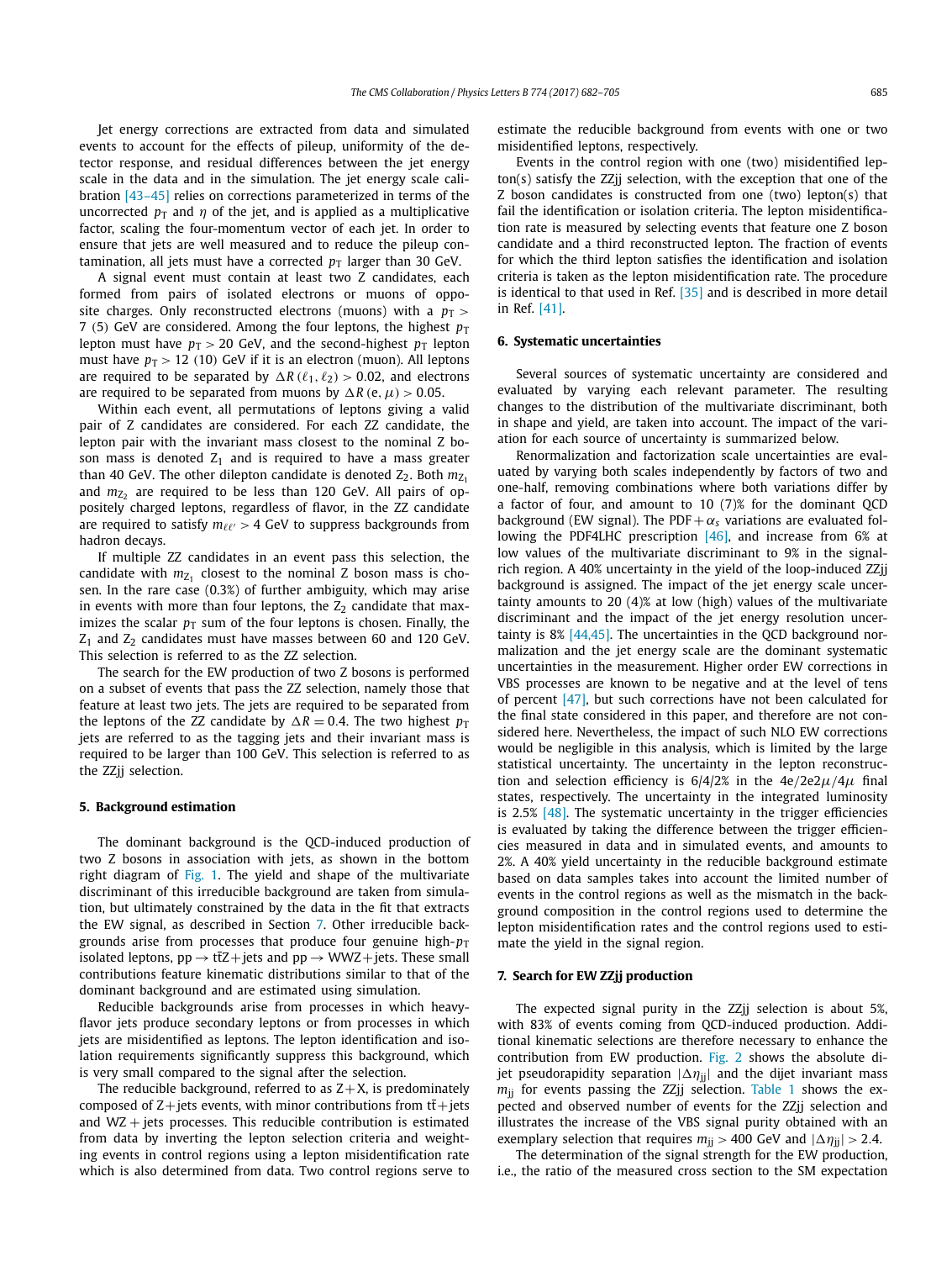<span id="page-4-0"></span>

**Fig. 2.** Distribution of the dijet pseudorapidity separation (left) and dijet invariant mass (right) for events passing the ZZjj selection, which requires *m*jj *>* 100 GeV. Points represent the data, filled histograms the expected signal and background contributions. No data beyond  $|\Delta \eta_{ij}|$  *>* 7 (left) and  $m_{ii}$  > 1600 GeV (right) is observed.

| Table 1                                                                                                                                    |  |
|--------------------------------------------------------------------------------------------------------------------------------------------|--|
| Signal and background yields for the ZZjj selection and for an illustrative VBS signal-enriched selection that requires $m_{ii} > 400$ GeV |  |
| and $ \Delta \eta_{ii}  > 2.4$ .                                                                                                           |  |



**Fig. 3.** Distribution of the BDT output in the control region obtained by selecting ZZjj events with *<sup>m</sup>*jj *<* 400 GeV or |*η*jj| *<* <sup>2</sup>*.*4 (left) and for the ZZjj selection (right). Points represent the data, filled histograms the expected signal and background contributions.

 $\mu = \sigma / \sigma_{SM}$ , employs a multivariate discriminant to optimally separate the signal and the QCD background. The scikit-learn framework [\[49\]](#page-7-0) is used to train and optimize a boosted decision tree (BDT) on simulated events to exploit the kinematic differences between the EW signal and the QCD background. Seven observables are used in the BDT, including  $m_{ij}$ ,  $|\Delta \eta_{ij}|$ ,  $m_{ZZ}$ , as well as the Zeppenfeld variables  $[8]$   $\eta_{Z_i}^* = \eta_{Z_i} - (\eta_{\text{jet 1}} + \eta_{\text{jet 2}})/2$  of the two Z bosons, and the ratio between the  $p_T$  of the tagging jet system and the scalar  $p_T$  sum of the tagging jets. The BDT also exploits the event balance  $\mathit{Rp}_\mathrm{T}^\mathrm{hard}$ , which is defined as the transverse component of the vector sum of the Z bosons and tagging jets momenta, normalized to the scalar  $p<sub>T</sub>$  sum of the same objects [\[50\].](#page-7-0)

A total of 36 discriminating variables including observables sensitive to parton emissions between the tagging jets, the production and decay angles of the leptons, Z bosons, and tagging jets as well as quark–gluon tagging information are considered in the BDT training. Observables that do not improve the area under the signal-versus-background efficiency curve (AUC) are removed from the BDT. The observables sensitive to extra parton emissions provide little marginal AUC increase and are not retained because of the limited modeling accuracy in the simulation. The tunable hyper-parameters of the BDT training algorithm are optimized via a grid-search algorithm. Finally, the BDT performance is checked using a matrix element approach [51-53] that provides a similar separation between the signal and background processes.

To validate the modeling of the backgrounds in the search, a QCD-enriched control region is defined by selecting events with  $m_{jj}$  < 400 GeV or  $|\Delta \eta_{jj}|$  < 2.4. Good agreement is observed between the data and SM expectation in this control region, as shown in Fig. 3 (left). The classifier output distribution for all events in the ZZjj selection including the high signal purity contribution at large BDT output values is shown in Fig. 3 (right).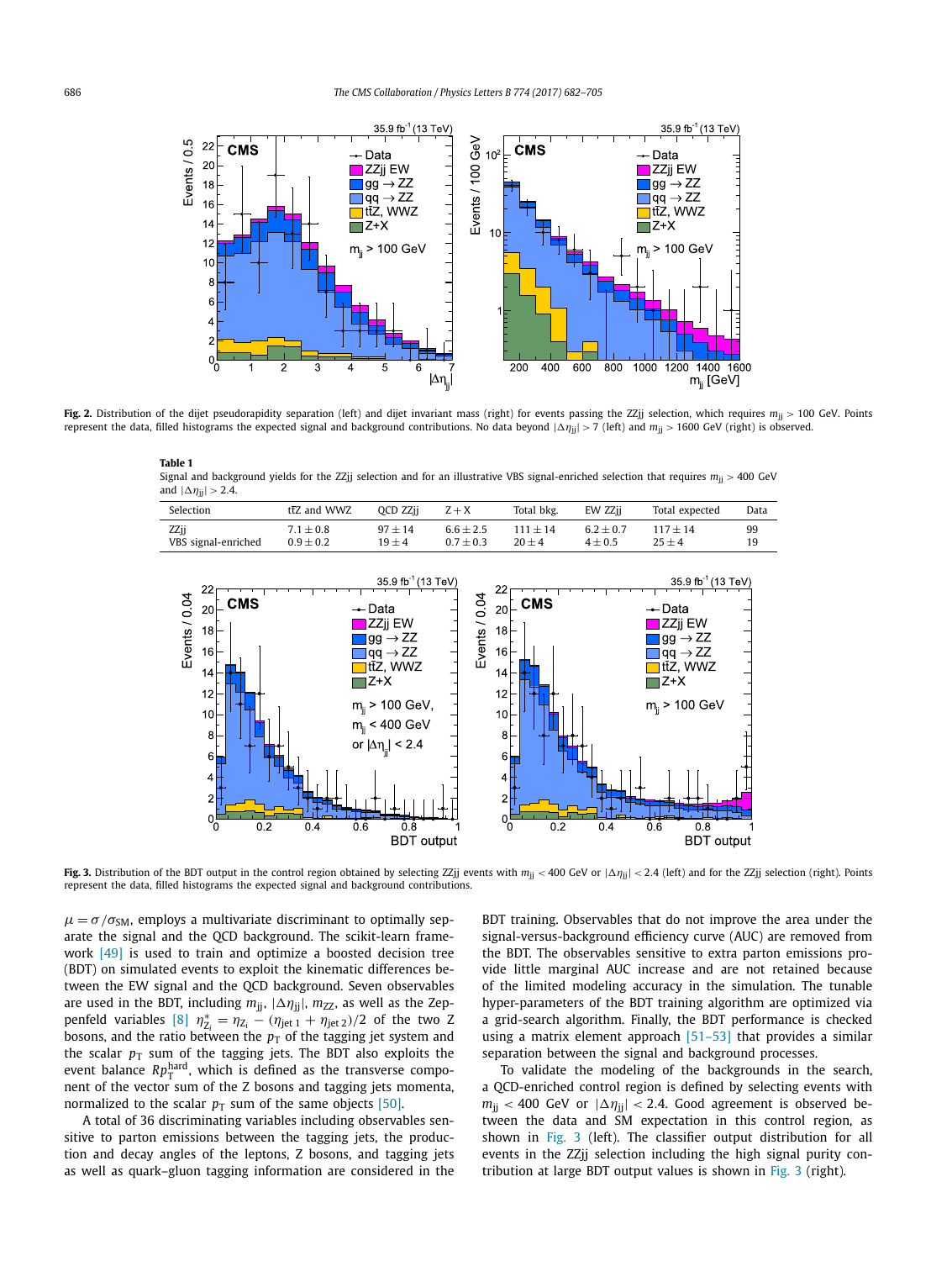Expected and observed lower and upper 95% CL limits on the couplings of the quartic operators T0, T1, and T2, as well as the neutral current operators T8 and T9. The unitarity bounds are also listed. All coupling parameter limits are in TeV<sup>−</sup>4, while the unitarity bounds are in TeV.

| Coupling                  | Exp. lower | Exp. upper | Obs. lower | Obs. upper | Unitarity bound |
|---------------------------|------------|------------|------------|------------|-----------------|
| $f_{\rm TO}/\Lambda^4$    | $-0.53$    | 0.51       | $-0.46$    | 0.44       | 2.5             |
| $f_{\text{T1}}/\Lambda^4$ | $-0.72$    | 0.71       | $-0.61$    | 0.61       | 2.3             |
| $f_{\rm T2}/\Lambda^4$    | $-1.4$     | 1.4        | $-1.2$     | 1.2        | 2.4             |
| $f_{T8}/\Lambda^4$        | $-0.99$    | 0.99       | $-0.84$    | 0.84       | 2.8             |
| $f_{T9}/\Lambda^4$        | $-2.1$     | 2.1        | $-1.8$     | 1.8        | 2.9             |

The BDT distribution of the events in the ZZjj selection is used to extract the significance of the EW signal via a maximumlikelihood fit. The expected distributions for the signal and the irreducible backgrounds are taken from the simulation while the reducible background is estimated from the data. The shape and normalization of each distribution are allowed to vary in the fit within the respective uncertainties. This approach constrains the yield of the QCD-induced production from the background-enriched region of the BDT distribution.

The systematic uncertainties are treated as nuisance parameters in the fit and profiled  $[54]$ . The post-fit values are then used to extract the signal strength. The signal strength is measured to<br>be *μ* = 1.39<sup>+0.72</sup> (stat) <sup>+0.46</sup> (syst) = 1.39<sup>+0.86</sup> and the background-<br>called herethosis is much additional signals of 2.7 strengthed only hypothesis is excluded with a significance of 2*.*7 standard deviations (1*.*6 standard deviations expected).

The measured signal strength is used to determine the fiducial cross section for the EW production. The fiducial volume is almost identical to the selections imposed at the reconstruction level, the only difference being the lepton thresholds of  $p_{\textrm{T}}^{\ell} >$ 5 GeV and  $|\eta|^{\ell}$  < 2.5. The generator-level lepton momenta are corrected by adding the momenta of generator-level photons within  $\Delta R(\ell, \gamma)$  < 0.1. The kinematic selection of the Z bosons and the final ZZjj candidate proceeds as the reconstruction-level selection. The observed signal strength corresponds to a fiducial cross section of  $\sigma_{EW}(pp \rightarrow ZZjj \rightarrow \ell \ell \ell' \ell'jj) = 0.40^{+0.21}_{-0.16}$  (stat)  $^{+0.13}_{-0.09}$  (syst) fb, compatible with the SM prediction of  $0.29^{+0.02}_{-0.03}$  fb.

#### **8. Limits on anomalous quartic gauge couplings**

The events in the ZZjj selection are used to constrain aQGCs in the effective field theory approach. The ZZjj channel is sensitive to the operators T0, T1, and T2, as well as the neutral current operators T8 and T9 [\[7\].](#page-6-0) The former operators are constructed from the  $SU_L(2)$  gauge fields, while the latter only involve the U<sub>Y</sub>(1) fields. As a consequence, the T8 and T9 operators are experimentally accessible only via final states involving the neutral gauge bosons. The effect of a nonzero aQGC is to enhance the production cross section at large masses of the ZZ system. Thus the  $m_{ZZ}$  distribution is used to constrain the aQGC parameters  $f_{\rm Ti}/\Lambda^4.$  The increase of the yield exhibits a quadratic dependence on the anomalous coupling, and a parabolic function is fitted to the per-mass bin yields, allowing for an interpolation between the discrete coupling parameters of the simulated signals. The statistical analysis employs the same methodology used for the signal strength, including the profiling of the systematic uncertainties. The distributions of the background model, including the EW component, are normalized to their respective SM predictions. The Wald Gaussian approximation and Wilks' theorem are used to derive 95% confidence level (CL) limits on the aQGC parameters [\[55–57\].](#page-7-0) The measurement is statistically limited.

Fig. 4 shows the expected  $m_{ZZ}$  distribution for the SM and two aQGC scenarios. Table 2 lists the individual lower and upper limits obtained by setting all other anomalous couplings to zero, as well as the unitarity bound. The unitarity bound is determined



Fig. 4. The  $m_{ZZ}$  distribution in the ZZjj selection together with the SM prediction and two hypotheses for the aQGC coupling strengths. Points represent the data, filled histograms the expected signal and background contributions. The last bin includes all contributions with  $m_{ZZ}$   $> 1200$  GeV.

using the VBFNLO framework [\[58\]](#page-7-0) as the scattering energy  $m_{ZZ}$ at which the aQGC coupling strength set equal to the observed limit would result in a scattering amplitude that violates unitarity. These are the most stringent limits to date on the aQGC parameters  $f_{T0,1,2}/\Lambda^4$  and  $f_{T8,9}/\Lambda^4$ .

#### **9. Summary**

A search was performed for vector boson scattering in the four-lepton and two-jet final state using proton–proton collisions at 13 TeV. The data correspond to an integrated luminosity of 35.9  $fb^{-1}$  collected with the CMS detector at the LHC.

The electroweak production of two Z bosons in association with two jets was measured with an observed (expected) significance of 2.7 (1.6) standard deviations. The fiducial cross section is  $\sigma_{EW}(pp \to ZZjj \to \ell \ell \ell' \ell'jj) = 0.40^{+0.21}_{-0.16}$  (stat)  $^{+0.13}_{-0.09}$  (syst) fb, consistent with the standard model prediction of  $0.29_{-0.03}^{+0.02}$  fb.

Limits on anomalous quartic gauge couplings were set at the 95% confidence level in terms of effective field theory operators, in units of TeV<sup> $-4$ </sup>:

$$
-0.46 < f_{TO}/\Lambda^4 < 0.44
$$
\n
$$
-0.61 < f_{T1}/\Lambda^4 < 0.61
$$
\n
$$
-1.2 < f_{T2}/\Lambda^4 < 1.2
$$
\n
$$
-0.84 < f_{TS}/\Lambda^4 < 0.84
$$
\n
$$
-1.8 < f_{T9}/\Lambda^4 < 1.8.
$$

These are the first results for the electroweak production of two Z bosons in association with jets at the LHC and the most stringent limits on the T0, T1, T2, T8, and T9 anomalous quartic gauge couplings to date.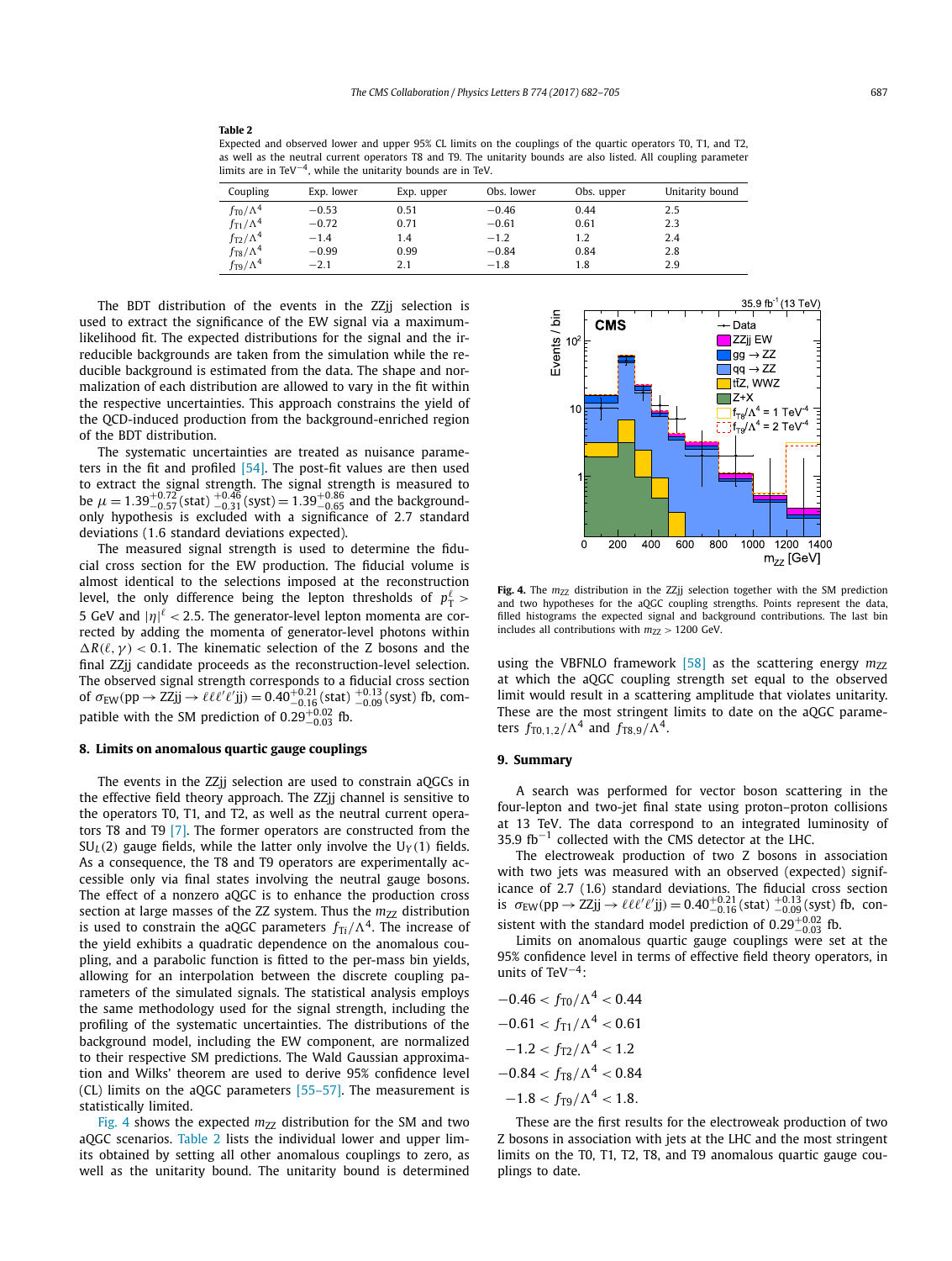#### <span id="page-6-0"></span>**Acknowledgements**

We congratulate our colleagues in the CERN accelerator departments for the excellent performance of the LHC and thank the technical and administrative staffs at CERN and at other CMS institutes for their contributions to the success of the CMS effort. In addition, we gratefully acknowledge the computing centres and personnel of the Worldwide LHC Computing Grid for delivering so effectively the computing infrastructure essential to our analyses. Finally, we acknowledge the enduring support for the construction and operation of the LHC and the CMS detector provided by the following funding agencies: BMWFW and FWF (Austria); FNRS and FWO (Belgium); CNPq, CAPES, FAPERJ, and FAPESP (Brazil); MES (Bulgaria); CERN; CAS, MOST, and NSFC (China); COLCIEN-CIAS (Colombia); MSES and CSF (Croatia); RPF (Cyprus); SENESCYT (Ecuador); MoER, ERC IUT, and ERDF (Estonia); Academy of Finland, MEC, and HIP (Finland); CEA and CNRS/IN2P3 (France); BMBF, DFG, and HGF (Germany); GSRT (Greece); OTKA and NIH (Hungary); DAE and DST (India); IPM (Iran); SFI (Ireland); INFN (Italy); MSIP and NRF (Republic of Korea); LAS (Lithuania); MOE and UM (Malaysia); BUAP, CINVESTAV, CONACYT, LNS, SEP, and UASLP-FAI (Mexico); MBIE (New Zealand); PAEC (Pakistan); MSHE and NSC (Poland); FCT (Portugal); JINR (Dubna); MON, RosAtom, RAS, RFBR and RAEP (Russia); MESTD (Serbia); SEIDI, CPAN, PCTI and FEDER (Spain); Swiss Funding Agencies (Switzerland); MST (Taipei); ThEP-Center, IPST, STAR, and NSTDA (Thailand); TUBITAK and TAEK (Turkey); NASU and SFFR (Ukraine); STFC (United Kingdom); DOE and NSF (USA).

Individuals have received support from the Marie-Curie programme and the European Research Council and Horizon 2020 Grant, contract No. 675440 (European Union); the Leventis Foundation; the A. P. Sloan Foundation; the Alexander von Humboldt Foundation; the Belgian Federal Science Policy Office; the Fonds pour la Formation à la Recherche dans l'Industrie et dans l'Agriculture (FRIA-Belgium); the Agentschap voor Innovatie door Wetenschap en Technologie (IWT-Belgium); the Ministry of Education, Youth and Sports (MEYS) of the Czech Republic; the Council of Science and Industrial Research, India; the HOMING PLUS programme of the Foundation for Polish Science, cofinanced from European Union, Regional Development Fund, the Mobility Plus programme of the Ministry of Science and Higher Education, the National Science Center (Poland), contracts Harmonia 2014/14/M/ST2/00428, Opus 2014/13/B/ST2/02543, 2014/15/B/ST2/03998, and 2015/19/B/ ST2/02861, Sonata-bis 2012/07/E/ST2/01406; the National Priorities Research Program by Qatar National Research Fund; the Programa Clarín-COFUND del Principado de Asturias; the Thalis and Aristeia programmes cofinanced by EU-ESF and the Greek NSRF; the Rachadapisek Sompot Fund for Postdoctoral Fellowship, Chulalongkorn University and the Chulalongkorn Academic into Its 2nd Century Project Advancement Project (Thailand); and the Welch Foundation, contract C-1845.

#### **References**

- [1] B.W. Lee, C. Quigg, H.B. Thacker, Strength of weak interactions at very high energies and the Higgs boson mass, Phys. Rev. Lett. 38 (1977) 883, [http://](http://dx.doi.org/10.1103/PhysRevLett.38.883) [dx.doi.org/10.1103/PhysRevLett.38.883.](http://dx.doi.org/10.1103/PhysRevLett.38.883)
- [2] B.W. Lee, C. Quigg, H.B. Thacker, Weak interactions at very high energies: the role of the Higgs boson mass, Phys. Rev. D 16 (1977) 1519, [http://dx.doi.org/](http://dx.doi.org/10.1103/PhysRevD.16.1519) [10.1103/PhysRevD.16.1519.](http://dx.doi.org/10.1103/PhysRevD.16.1519)
- [3] ATLAS Collaboration, Observation of a new particle in the search for the Standard Model Higgs boson with the ATLAS detector at the LHC, Phys. Lett. B 716 (2012) 1, <http://dx.doi.org/10.1016/j.physletb.2012.08.020>, arXiv:1207.7214.
- [4] CMS Collaboration, Observation of a new boson at a mass of 125 GeV with the CMS experiment at the LHC, Phys. Lett. B 716 (2012) 30, [http://dx.doi.org/](http://dx.doi.org/10.1016/j.physletb.2012.08.021) [10.1016/j.physletb.2012.08.021,](http://dx.doi.org/10.1016/j.physletb.2012.08.021) arXiv:1207.7235.
- [5] ATLAS and CMS Collaborations, Measurements of the Higgs boson production and decay rates and constraints on its couplings from a combined AT-LAS and CMS analysis of the LHC pp collision data at  $\sqrt{s} = 7$  and 8 TeV, J. High Energy Phys. 08 (2016) 045, [http://dx.doi.org/10.1007/JHEP08\(2016\)045](http://dx.doi.org/10.1007/JHEP08(2016)045), arXiv:1606.02266.
- [6] C. Degrande, N. Greiner, W. Kilian, O. Mattelaer, H. Mebane, T. Stelzer, S. Willenbrock, C. Zhang, Effective field theory: a modern approach to anomalous couplings, Ann. Phys. 335 (2013) 21, <http://dx.doi.org/10.1016/j.aop.2013.04.016>, arXiv:1205.4231.
- [7] O.J.P. Éboli, M.C. Gonzalez-Garcia, J.K. Mizukoshi, *pp* → *jj <sup>e</sup>*<sup>±</sup>*μ*±*νν* and *jj*  $e^{\pm}$ *μ*<sup> $\mp$ </sup>*νν* at  $\mathcal{O}(\alpha_{em}^6)$  and  $\mathcal{O}(\alpha_{em}^4 \alpha_s^2)$  for the study of the quartic electroweak gauge boson vertex at CERN LHC, Phys. Rev. D 74 (2006) 073005, [http://](http://dx.doi.org/10.1103/PhysRevD.74.073005) [dx.doi.org/10.1103/PhysRevD.74.073005](http://dx.doi.org/10.1103/PhysRevD.74.073005), arXiv:hep-ph/0606118.
- [8] D. Rainwater, R. Szalapski, D. Zeppenfeld, Probing color singlet exchange in *Z* + 2-jet events at the CERN LHC, Phys. Rev. D 54 (1996) 6680, [http://dx.doi.org/](http://dx.doi.org/10.1103/PhysRevD.54.6680) [10.1103/PhysRevD.54.6680](http://dx.doi.org/10.1103/PhysRevD.54.6680), arXiv:hep-ph/9605444.
- [9] V.A. Khoze, M.G. Ryskin, W.J. Stirling, P.H. Williams, A Z-monitor to calibrate Higgs production via vector boson fusion with rapidity gaps at the LHC, Eur. Phys. J. C 26 (2003) 429, <http://dx.doi.org/10.1140/epjc/s2002-01069-2>, arXiv:hep-ph/0207365.
- [10] ATLAS Collaboration, Evidence for electroweak production of  $W^{\pm}W^{\pm}jj$  in *pp* collisions at  $\sqrt{s} = 8$  TeV with the ATLAS detector, Phys. Rev. Lett. 113 (2014) 141803, [http://dx.doi.org/10.1103/PhysRevLett.113.141803,](http://dx.doi.org/10.1103/PhysRevLett.113.141803) arXiv:1405.6241.
- [11] CMS Collaboration, Study of vector boson scattering and search for new physics in events with two same-sign leptons and two jets, Phys. Rev. Lett. 114 (2015) 051801, [http://dx.doi.org/10.1103/PhysRevLett.114.051801,](http://dx.doi.org/10.1103/PhysRevLett.114.051801) arXiv:1410.6315.
- [12] ATLAS Collaboration, Measurement of  $W^{\pm}W^{\pm}$  vector-boson scattering and limits on anomalous quartic gauge couplings with the ATLAS detector, Phys. Rev. D 96 (2017) 012007, <http://dx.doi.org/10.1103/PhysRevD.96.012007>, arXiv:1611.02428.
- [13] ATLAS Collaboration, Measurements of  $W^{\pm}Z$  production cross sections in *pp* collisions at  $\sqrt{s} = 8$  TeV with the ATLAS detector and limits on anomalous gauge boson self-couplings, Phys. Rev. D 93 (2016) 092004, [http://dx.doi.org/](http://dx.doi.org/10.1103/PhysRevD.93.092004) [10.1103/PhysRevD.93.092004,](http://dx.doi.org/10.1103/PhysRevD.93.092004) arXiv:1603.02151.
- [14] CMS Collaboration, Evidence for exclusive  $\gamma\gamma \rightarrow W^{+}W^{-}$  production and constraints on anomalous quartic gauge couplings in pp collisions at  $\sqrt{s} = 7$ and 8 TeV, J. High Energy Phys. 08 (2016) 119, [http://dx.doi.org/10.1007/](http://dx.doi.org/10.1007/JHEP08(2016)119) [JHEP08\(2016\)119](http://dx.doi.org/10.1007/JHEP08(2016)119), arXiv:1604.04464.
- [15] ATLAS Collaboration, Search for anomalous electroweak production of *WW* /*WZ* in association with a high-mass dijet system in *pp* collisions at  $\sqrt{s} = 8$  TeV with the ATLAS detector, Phys. Rev. D 95 (2017) 032001, [http://](http://dx.doi.org/10.1103/PhysRevD.95.032001) [dx.doi.org/10.1103/PhysRevD.95.032001](http://dx.doi.org/10.1103/PhysRevD.95.032001), arXiv:1609.05122.
- [16] CMS Collaboration, Measurement of the cross section for electroweak production of Z*γ* in association with two jets and constraints on anomalous quartic gauge couplings in proton–proton collisions at  $\sqrt{s} = 8$  TeV, Phys. Lett. B 770 (2017) 380, <http://dx.doi.org/10.1016/j.physletb.2017.04.071>, arXiv:1702.03025.
- [17] CMS Collaboration, Measurement of electroweak-induced production of W*γ* with two jets in pp collisions at  $\sqrt{s} = 8$  TeV and constraints on anomalous quartic gauge couplings, J. High Energy Phys. 06 (2017) 106, [http://dx.doi.org/](http://dx.doi.org/10.1007/JHEP06(2017)106) [10.1007/JHEP06\(2017\)106,](http://dx.doi.org/10.1007/JHEP06(2017)106) arXiv:1612.09256.
- [18] ATLAS Collaboration, Studies of *Zγ* production in association with a highmass dijet system in *pp* collisions at  $\sqrt{s} = 8$  TeV with the ATLAS detector, J. High Energy Phys. 07 (2017) 107, [http://dx.doi.org/10.1007/JHEP07\(2017\)107](http://dx.doi.org/10.1007/JHEP07(2017)107), arXiv:1705.01966.
- [19] CMS Collaboration, Description and performance of track and primary-vertex reconstruction with the CMS tracker, J. Instrum. 9 (2014) P10009, [http://](http://dx.doi.org/10.1088/1748-0221/9/10/P10009) [dx.doi.org/10.1088/1748-0221/9/10/P10009](http://dx.doi.org/10.1088/1748-0221/9/10/P10009), arXiv:1405.6569.
- [20] CMS Collaboration, Performance of electron reconstruction and selection with the CMS detector in proton–proton collisions at  $\sqrt{s} = 8$  TeV, J. Instrum. 10 (2015) P06005, [http://dx.doi.org/10.1088/1748-0221/10/06/P06005,](http://dx.doi.org/10.1088/1748-0221/10/06/P06005) arXiv: 1502.02701.
- [21] CMS Collaboration, Performance of CMS muon reconstruction in pp collision events at <sup>√</sup>*<sup>s</sup>* <sup>=</sup> 7 TeV, J. Instrum. <sup>7</sup> (2012) P10002, [http://dx.doi.org/10.1088/](http://dx.doi.org/10.1088/1748-0221/7/10/P10002) [1748-0221/7/10/P10002](http://dx.doi.org/10.1088/1748-0221/7/10/P10002), arXiv:1206.4071.
- [22] CMS Collaboration, The CMS trigger system, J. Instrum. 12 (2017) P01020, [http://dx.doi.org/10.1088/1748-0221/12/01/P01020,](http://dx.doi.org/10.1088/1748-0221/12/01/P01020) arXiv:1609.02366.
- [23] CMS Collaboration, The CMS experiment at the CERN LHC, J. Instrum. 3 (2008) S08004, <http://dx.doi.org/10.1088/1748-0221/3/08/S08004>.
- [24] J. Alwall, R. Frederix, S. Frixione, V. Hirschi, F. Maltoni, O. Mattelaer, H.-S. Shao, T. Stelzer, P. Torielli, M. Zaro, The automated computation of tree-level and next-to-leading order differential cross sections, and their matching to parton shower simulations, J. High Energy Phys. 07 (2014) 079, [http://dx.doi.org/](http://dx.doi.org/10.1007/JHEP07(2014)079) [10.1007/JHEP07\(2014\)079,](http://dx.doi.org/10.1007/JHEP07(2014)079) arXiv:1405.0301.
- [25] A. Ballestrero, A. Belhouari, G. Bevilacqua, V. Kashkan, E. Maina, PHANTOM: a Monte Carlo event generator for six parton final states at high energy colliders, Comput. Phys. Commun. 180 (2009) 401, [http://dx.doi.org/10.1016/j.cpc.](http://dx.doi.org/10.1016/j.cpc.2008.10.005) [2008.10.005](http://dx.doi.org/10.1016/j.cpc.2008.10.005), arXiv:0801.3359.
- [26] R. Frederix, S. Frixione, Merging meets matching in MC@NLO, J. High Energy Phys. 12 (2012) 061, [http://dx.doi.org/10.1007/JHEP12\(2012\)061,](http://dx.doi.org/10.1007/JHEP12(2012)061) arXiv: 1209.6215.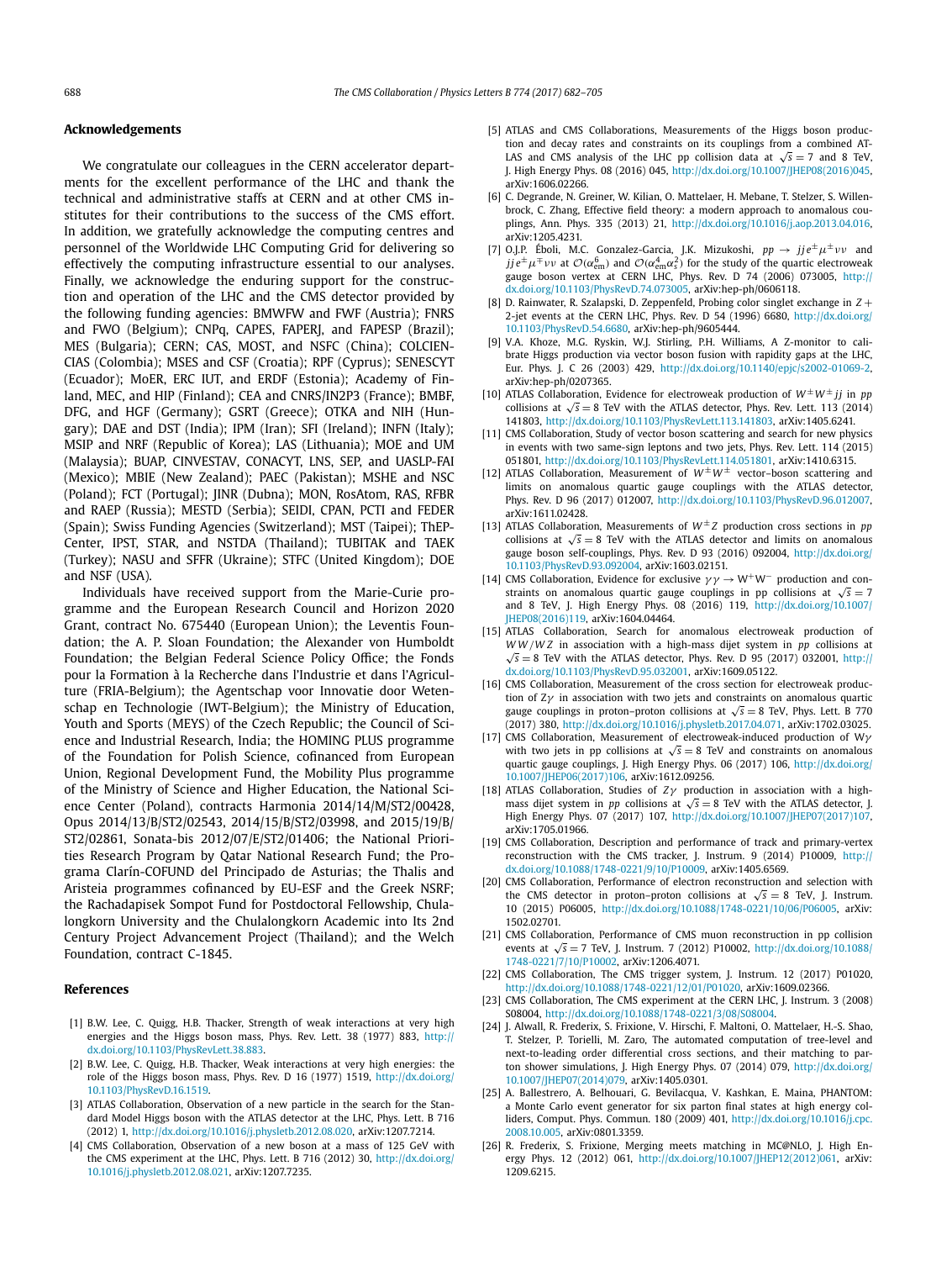- <span id="page-7-0"></span>[27] P. Artoisenet, R. Frederix, O. Mattelaer, R. Rietkerk, Automatic spin-entangled decays of heavy resonances in Monte Carlo simulations, J. High Energy Phys. 03 (2013) 015, [http://dx.doi.org/10.1007/JHEP03\(2013\)015](http://dx.doi.org/10.1007/JHEP03(2013)015), arXiv:1212.3460.
- [28] J.M. Campbell, R.K. Ellis, MCFM for the tevatron and the LHC, Nucl. Phys. B, Proc. Suppl. 205–206 (2010) 10, [http://dx.doi.org/10.1016/j.nuclphysbps.2010.](http://dx.doi.org/10.1016/j.nuclphysbps.2010.08.011) [08.011](http://dx.doi.org/10.1016/j.nuclphysbps.2010.08.011), arXiv:1007.3492.
- [29] T. Sjöstrand, S. Mrenna, P. Skands, PYTHIA 6.4 physics and manual, J. High Energy Phys. 05 (2006) 026, [http://dx.doi.org/10.1088/1126-6708/2006/05/026,](http://dx.doi.org/10.1088/1126-6708/2006/05/026) arXiv:hep-ph/0603175.
- [30] T. Sjöstrand, S. Ask, J.R. Christiansen, R. Corke, N. Desai, P. Ilten, S. Mrenna, S. Prestel, C.O. Rasmussen, P.Z. Skands, An introduction to PYTHIA 8.2, Comput. Phys. Commun. 191 (2015) 159, <http://dx.doi.org/10.1016/j.cpc.2015.01.024>, arXiv:1410.3012.
- [31] CMS Collaboration, Event generator tunes obtained from underlying event and multiparton scattering measurements, Eur. Phys. J. C 76 (2016) 155, [http://dx.doi.org/10.1140/epjc/s10052-016-3988-x,](http://dx.doi.org/10.1140/epjc/s10052-016-3988-x) arXiv:1512.00815.
- [32] R.D. Ball, et al., NNPDF, Parton distributions for the LHC run II, J. High Energy Phys. 04 (2015) 040, [http://dx.doi.org/10.1007/JHEP04\(2015\)040,](http://dx.doi.org/10.1007/JHEP04(2015)040) arXiv: 1410.8849.
- [33] S. Agostinelli, et al., GEANT4, GEANT4-a simulation toolkit, Nucl. Instrum. Methods A 506 (2003) 250, [http://dx.doi.org/10.1016/S0168-9002\(03\)01368-8](http://dx.doi.org/10.1016/S0168-9002(03)01368-8).
- [34] J. Allison, et al., GEANT4 developments and applications, IEEE Trans. Nucl. Sci. 53 (2006) 270, [http://dx.doi.org/10.1109/TNS.2006.869826.](http://dx.doi.org/10.1109/TNS.2006.869826)
- [35] CMS Collaboration, Measurement of the ZZ production cross section and  $Z \rightarrow \ell^+\ell^-\ell'^+\ell'^-$  branching fraction in pp collisions at  $\sqrt{s} = 13$  TeV, Phys. Lett. B 763 (2016) 280, [http://dx.doi.org/10.1016/j.physletb.2016.10.054,](http://dx.doi.org/10.1016/j.physletb.2016.10.054) arXiv: 1607.08834.
- [36] CMS Collaboration, Particle-flow reconstruction and global event description with the CMS detector, J. Instrum. 12 (2017) P10003, [http://dx.doi.org/10.1088/](http://dx.doi.org/10.1088/1748-0221/12/10/P10003) [1748-0221/12/10/P10003,](http://dx.doi.org/10.1088/1748-0221/12/10/P10003) arXiv:1706.04965.
- [37] M. Cacciari, G.P. Salam, G. Soyez, The anti-*kt* jet clustering algorithm, J. High Energy Phys. 04 (2008) 063, [http://dx.doi.org/10.1088/1126-6708/2008/04/063,](http://dx.doi.org/10.1088/1126-6708/2008/04/063) arXiv:0802.1189.
- [38] M. Cacciari, G.P. Salam, G. Soyez, FastJet user manual, Eur. Phys. J. C 72 (2012) 1896, [http://dx.doi.org/10.1140/epjc/s10052-012-1896-2,](http://dx.doi.org/10.1140/epjc/s10052-012-1896-2) arXiv:1111.6097.
- [39] M. Cacciari, G.P. Salam, Pileup subtraction using jet areas, Phys. Lett. B 659 (2008) 119, <http://dx.doi.org/10.1016/j.physletb.2007.09.077>, arXiv:0707.1378.
- [40] R. Frühwirth, Application of Kalman filtering to track and vertex fitting, Nucl. Instrum. Methods A 262 (1987) 444, [http://dx.doi.org/10.1016/0168-](http://dx.doi.org/10.1016/0168-9002(87)90887-4) [9002\(87\)90887-4.](http://dx.doi.org/10.1016/0168-9002(87)90887-4)
- [41] CMS Collaboration, Measurement of the properties of a Higgs boson in the four-lepton final state, Phys. Rev. D 89 (2014) 092007, [http://dx.doi.org/](http://dx.doi.org/10.1103/PhysRevD.89.092007) [10.1103/PhysRevD.89.092007,](http://dx.doi.org/10.1103/PhysRevD.89.092007) arXiv:1312.5353.
- [42] CMS Collaboration, Jet algorithms performance in 13 TeV data, CMS Physics Analysis Summary CMS-PAS-JME-16-003, <https://cds.cern.ch/record/2256875>, 2017.
- [43] CMS Collaboration, Determination of jet energy calibration and transverse momentum resolution in CMS, J. Instrum. 6 (2011) P11002, [http://dx.doi.org/](http://dx.doi.org/10.1088/1748-0221/6/11/P11002) [10.1088/1748-0221/6/11/P11002](http://dx.doi.org/10.1088/1748-0221/6/11/P11002), arXiv:1107.4277.
- [44] CMS Collaboration, Jet energy scale and resolution in the CMS experiment in pp collisions at 8 TeV, J. Instrum. 12 (2017) P02014, [http://dx.doi.org/10.1088/](http://dx.doi.org/10.1088/1748-0221/12/02/P02014) [1748-0221/12/02/P02014,](http://dx.doi.org/10.1088/1748-0221/12/02/P02014) arXiv:1607.03663.
- [45] CMS Collaboration, Jet energy scale and resolution performances with 13 TeV data, CMS Detector Performance Summary CMS-DP-2016-020, [https://](https://cds.cern.ch/record/2160347) [cds.cern.ch/record/2160347,](https://cds.cern.ch/record/2160347) 2016.
- [46] J. Butterworth, et al., PDF4LHC recommendations for LHC Run II, J. Phys. G 43 (2016) 023001, <http://dx.doi.org/10.1088/0954-3899/43/2/023001>, arXiv: 1510.03865.
- [47] B. Biedermann, A. Denner, M. Pellen, Large electroweak corrections to vector– boson scattering at the large hadron collider, Phys. Rev. Lett. 118 (2017) 261801, <http://dx.doi.org/10.1103/PhysRevLett.118.261801>, arXiv:1611.02951.
- [48] CMS Collaboration, CMS luminosity measurements for the 2016 data taking period, CMS Physics Analysis Summary CMS-PAS-LUM-17-001, [https://cds.cern.ch/](https://cds.cern.ch/record/2257069) [record/2257069](https://cds.cern.ch/record/2257069), 2017.
- [49] F. Pedregosa, et al., Scikit-learn: machine learning in python, J. Mach. Learn. Res. 12 (2011) 2825, [http://www.jmlr.org/papers/volume12/pedregosa11a/](http://www.jmlr.org/papers/volume12/pedregosa11a/pedregosa11a.pdf) [pedregosa11a.pdf](http://www.jmlr.org/papers/volume12/pedregosa11a/pedregosa11a.pdf), arXiv:1201.0490.
- [50] CMS Collaboration, Measurement of electroweak production of two jets in association with a Z boson in proton–proton collisions at  $\sqrt{s} = 8$  TeV, Eur. Phys. J. C 75 (2015) 66, <http://dx.doi.org/10.1140/epjc/s10052-014-3232-5>, arXiv: 1410.3153.
- [51] Y. Gao, A.V. Gritsan, Z. Guo, K. Melnikov, M. Schulze, N.V. Tran, Spin determination of single-produced resonances at hadron colliders, Phys. Rev. D 81 (2010) 075022, [http://dx.doi.org/10.1103/PhysRevD.81.075022,](http://dx.doi.org/10.1103/PhysRevD.81.075022) arXiv:1001.3396, Erratum: Phys. Rev. D 81 (2010) 079905, [http://dx.doi.org/10.1103/PhysRevD.81.](http://dx.doi.org/10.1103/PhysRevD.81.079905) [079905.](http://dx.doi.org/10.1103/PhysRevD.81.079905)
- [52] S. Bolognesi, Y. Gao, A.V. Gritsan, K. Melnikov, M. Schulze, N.V. Tran, A. Whitbeck, Spin and parity of a single-produced resonance at the LHC, Phys. Rev. D 86 (2012) 095031, <http://dx.doi.org/10.1103/PhysRevD.86.095031>, arXiv: 1208.4018.
- [53] I. Anderson, S. Bolognesi, F. Caola, Y. Gao, A.V. Gritsan, C.B. Martin, K. Melnikov, M. Schulze, N.V. Tran, A. Whitbeck, Y. Zhou, Constraining anomalous *HVV* interactions at proton and lepton colliders, Phys. Rev. D 89 (2014) 035007, [http://](http://dx.doi.org/10.1103/PhysRevD.89.035007) [dx.doi.org/10.1103/PhysRevD.89.035007](http://dx.doi.org/10.1103/PhysRevD.89.035007), arXiv:1309.4819.
- [54] ATLAS and CMS Collaborations, LHC Higgs Combination Group, Procedure for the LHC Higgs boson search combination in Summer 2011, CMS-NOTE-2011- 005, ATL-PHYS-PUB-2011-11, <http://cdsweb.cern.ch/record/1379837>, 2011.
- [55] A.L. Read, Presentation of search results: the CL<sub>s</sub> technique, J. Phys. G 28 (2002) 2693, <http://dx.doi.org/10.1088/0954-3899/28/10/313>.
- [56] T. Junk, Confidence level computation for combining searches with small statistics, Nucl. Instrum. Methods A 434 (1999) 435, [http://dx.doi.org/10.1016/](http://dx.doi.org/10.1016/S0168-9002(99)00498-2) [S0168-9002\(99\)00498-2](http://dx.doi.org/10.1016/S0168-9002(99)00498-2), arXiv:hep-ex/9902006.
- [57] G. Cowan, K. Cranmer, E. Gross, O. Vitells, Asymptotic formulae for likelihoodbased tests of new physics, Eur. Phys. J. C 71 (2011) 1554, [http://dx.doi.org/](http://dx.doi.org/10.1140/epjc/s10052-011-1554-0) [10.1140/epjc/s10052-011-1554-0](http://dx.doi.org/10.1140/epjc/s10052-011-1554-0), arXiv:1007.1727, Erratum: [https://doi.org/](https://doi.org/10.1140/epjc/s10052-013-2501-z) [10.1140/epjc/s10052-013-2501-z.](https://doi.org/10.1140/epjc/s10052-013-2501-z)
- [58] K. Arnold, et al., VBFNLO: a parton level Monte Carlo for processes with electroweak bosons, Comput. Phys. Commun. 180 (2009) 1661, [http://dx.doi.org/](http://dx.doi.org/10.1016/j.cpc.2009.03.006) [10.1016/j.cpc.2009.03.006,](http://dx.doi.org/10.1016/j.cpc.2009.03.006) arXiv:0811.4559.

#### **The CMS Collaboration**

#### A.M. Sirunyan, A. Tumasyan

*Yerevan Physics Institute, Yerevan, Armenia*

W. Adam, F. Ambrogi, E. Asilar, T. Bergauer, J. Brandstetter, E. Brondolin, M. Dragicevic, J. Erö, M. Flechl, M. Friedl, R. Frühwirth <sup>1</sup>, V.M. Ghete, J. Grossmann, J. Hrubec, M. Jeitler <sup>1</sup>, A. König, N. Krammer, I. Krätschmer, D. Liko, T. Madlener, I. Mikulec, E. Pree, D. Rabady, N. Rad, H. Rohringer, J. Schieck<sup>1</sup>, R. Schöfbeck, M. Spanring, D. Spitzbart, W. Waltenberger, J. Wittmann, C.-E. Wulz<sup>1</sup>, M. Zarucki

*Institut für Hochenergiephysik, Wien, Austria*

### V. Chekhovsky, V. Mossolov, J. Suarez Gonzalez

*Institute for Nuclear Problems, Minsk, Belarus*

E.A. De Wolf, D. Di Croce, X. Janssen, J. Lauwers, H. Van Haevermaet, P. Van Mechelen, N. Van Remortel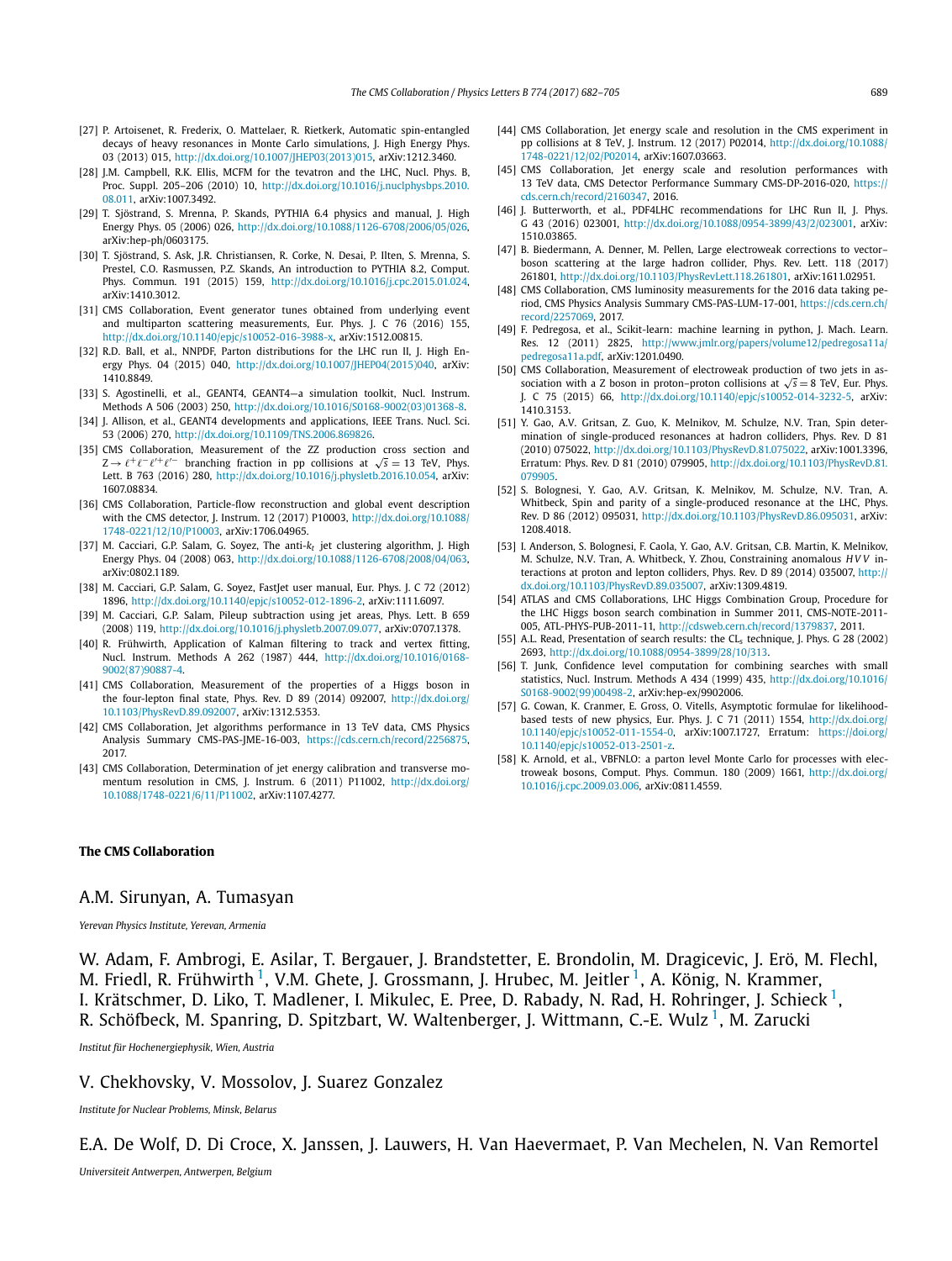S. Abu Zeid, F. Blekman, J. D'Hondt, I. De Bruyn, J. De Clercq, K. Deroover, G. Flouris, D. Lontkovskyi, S. Lowette, S. Moortgat, L. Moreels, Q. Python, K. Skovpen, S. Tavernier, W. Van Doninck, P. Van Mulders, I. Van Parijs

*Vrije Universiteit Brussel, Brussel, Belgium*

H. Brun, B. Clerbaux, G. De Lentdecker, H. Delannoy, G. Fasanella, L. Favart, R. Goldouzian, A. Grebenyuk, G. Karapostoli, T. Lenzi, J. Luetic, T. Maerschalk, A. Marinov, A. Randle-conde, T. Seva, C. Vander Velde, P. Vanlaer, D. Vannerom, R. Yonamine, F. Zenoni, F. Zhang  $2$ 

*Université Libre de Bruxelles, Bruxelles, Belgium*

A. Cimmino, T. Cornelis, D. Dobur, A. Fagot, M. Gul, I. Khvastunov, D. Poyraz, C. Roskas, S. Salva, M. Tytgat, W. Verbeke, N. Zaganidis

*Ghent University, Ghent, Belgium*

H. Bakhshiansohi, O. Bondu, S. Brochet, G. Bruno, C. Caputo, A. Caudron, S. De Visscher, C. Delaere, M. Delcourt, B. Francois, A. Giammanco, A. Jafari, M. Komm, G. Krintiras, V. Lemaitre, A. Magitteri, A. Mertens, M. Musich, K. Piotrzkowski, L. Quertenmont, M. Vidal Marono, S. Wertz

*Université Catholique de Louvain, Louvain-la-Neuve, Belgium*

N. Beliy

*Université de Mons, Mons, Belgium*

W.L. Aldá Júnior, F.L. Alves, G.A. Alves, L. Brito, M. Correa Martins Junior, C. Hensel, A. Moraes, M.E. Pol, P. Rebello Teles

*Centro Brasileiro de Pesquisas Fisicas, Rio de Janeiro, Brazil*

E. Belchior Batista Das Chagas, W. Carvalho, J. Chinellato<sup>3</sup>, A. Custódio, E.M. Da Costa, G.G. Da Silveira<sup>4</sup>, D. De Jesus Damiao, S. Fonseca De Souza, L.M. Huertas Guativa, H. Malbouisson, M. Melo De Almeida, C. Mora Herrera, L. Mundim, H. Nogima, A. Santoro, A. Sznajder, E.J. Tonelli Manganote [3](#page-22-0), F. Torres Da Silva De Araujo, A. Vilela Pereira

*Universidade do Estado do Rio de Janeiro, Rio de Janeiro, Brazil*

S. Ahuja<sup>a</sup>, C.A. Bernardes<sup>a</sup>, T.R. Fernandez Perez Tomei<sup>a</sup>, E.M. Gregores<sup>b</sup>, P.G. Mercadante<sup>b</sup>, S.F. Novaes<sup>a</sup>, Sandra S. Padula<sup>a</sup>, D. Romero Abad <sup>b</sup>, I.C. Ruiz Vargas<sup>a</sup>

<sup>a</sup> *Universidade Estadual Paulista, São Paulo, Brazil* <sup>b</sup> *Universidade Federal do ABC, São Paulo, Brazil*

A. Aleksandrov, R. Hadjiiska, P. Iaydjiev, M. Misheva, M. Rodozov, M. Shopova, S. Stoykova, G. Sultanov

*Institute for Nuclear Research and Nuclear Energy of Bulgaria Academy of Sciences, Bulgaria*

A. Dimitrov, I. Glushkov, L. Litov, B. Pavlov, P. Petkov

*University of Sofia, Sofia, Bulgaria*

W. Fang  $5$ , X. Gao  $5$ 

*Beihang University, Beijing, China*

M. Ahmad, J.G. Bian, G.M. Chen, H.S. Chen, M. Chen, Y. Chen, C.H. Jiang, D. Leggat, H. Liao, Z. Liu, F. Romeo, S.M. Shaheen, A. Spiezia, J. Tao, C. Wang, Z. Wang, E. Yazgan, H. Zhang, J. Zhao

*Institute of High Energy Physics, Beijing, China*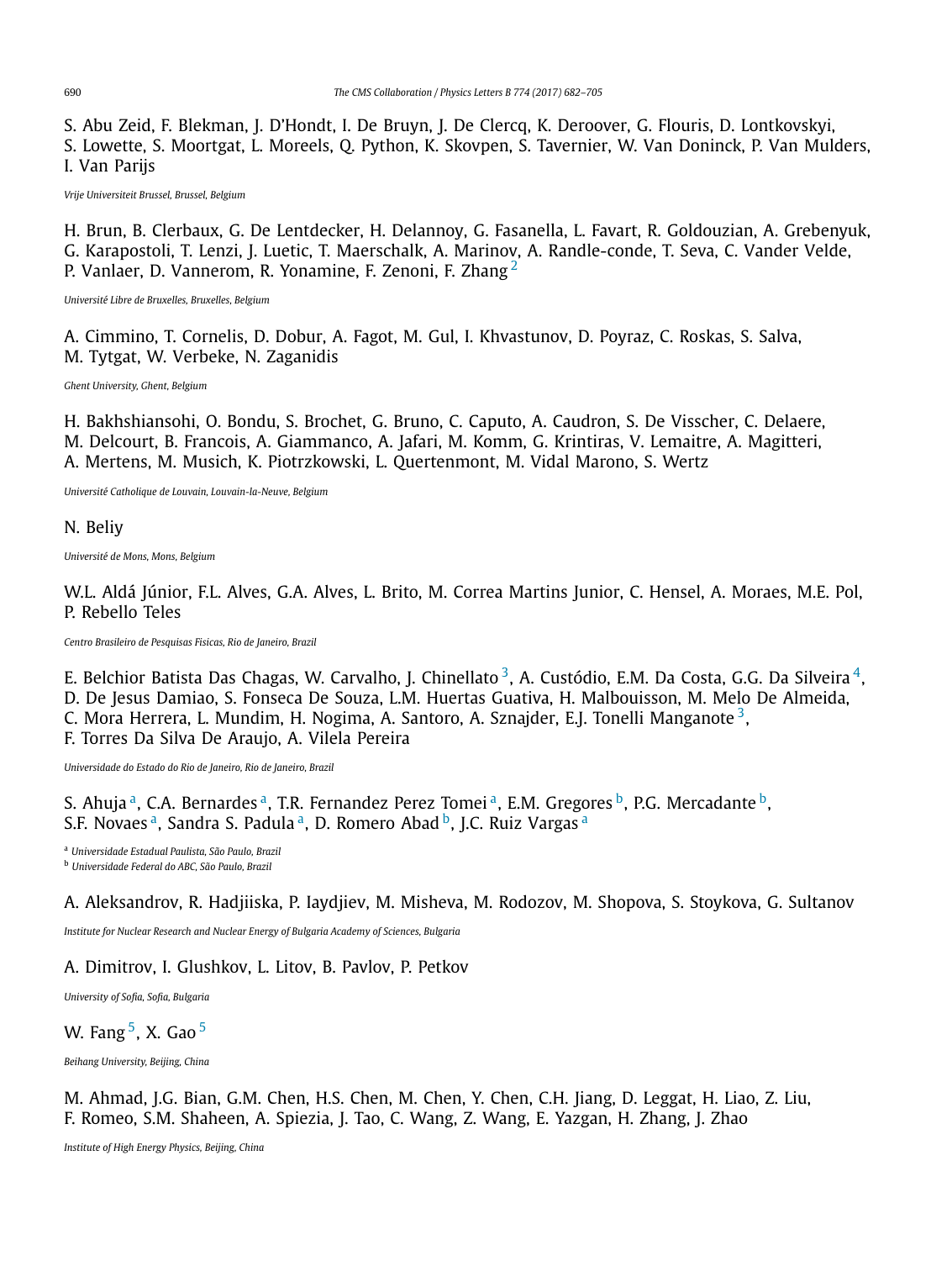### Y. Ban, G. Chen, Q. Li, S. Liu, Y. Mao, S.J. Qian, D. Wang, Z. Xu

*State Key Laboratory of Nuclear Physics and Technology, Peking University, Beijing, China*

### C. Avila, A. Cabrera, L.F. Chaparro Sierra, C. Florez, C.F. González Hernández, J.D. Ruiz Alvarez

*Universidad de Los Andes, Bogota, Colombia*

### B. Courbon, N. Godinovic, D. Lelas, I. Puljak, P.M. Ribeiro Cipriano, T. Sculac

*University of Split, Faculty of Electrical Engineering, Mechanical Engineering and Naval Architecture, Split, Croatia*

### Z. Antunovic, M. Kovac

*University of Split, Faculty of Science, Split, Croatia*

### V. Brigljevic, D. Ferencek, K. Kadija, B. Mesic. A. Starodumov<sup>6</sup>. T. Susa

*Institute Rudjer Boskovic, Zagreb, Croatia*

# M.W. Ather, A. Attikis, G. Mavromanolakis, J. Mousa, C. Nicolaou, F. Ptochos, P.A. Razis, H. Rykaczewski

*University of Cyprus, Nicosia, Cyprus*

### M. Finger<sup>[7](#page-22-0)</sup>, M. Finger Ir.<sup>7</sup>

*Charles University, Prague, Czech Republic*

### E. Carrera Jarrin

*Universidad San Francisco de Quito, Quito, Ecuador*

### Y. Assran <sup>[8](#page-22-0), 9</sup>, S. Elgammal <sup>9</sup>, A. Mahrous <sup>[10](#page-22-0)</sup>

Academy of Scientific Research and Technology of the Arab Republic of Egypt, Egyptian Network of High Energy Physics, Cairo, Egypt

### R.K. Dewanjee, M. Kadastik, L. Perrini, M. Raidal, A. Tiko, C. Veelken

*National Institute of Chemical Physics and Biophysics, Tallinn, Estonia*

### P. Eerola, J. Pekkanen, M. Voutilainen

*Department of Physics, University of Helsinki, Helsinki, Finland*

### J. Härkönen, T. Järvinen, V. Karimäki, R. Kinnunen, T. Lampén, K. Lassila-Perini, S. Lehti, T. Lindén, P. Luukka, E. Tuominen, J. Tuominiemi, E. Tuovinen

*Helsinki Institute of Physics, Helsinki, Finland*

### J. Talvitie, T. Tuuva

*Lappeenranta University of Technology, Lappeenranta, Finland*

M. Besancon, F. Couderc, M. Dejardin, D. Denegri, J.L. Faure, F. Ferri, S. Ganjour, S. Ghosh, A. Givernaud, P. Gras, G. Hamel de Monchenault, P. Jarry, I. Kucher, E. Locci, M. Machet, J. Malcles, G. Negro, J. Rander, A. Rosowsky, M.Ö. Sahin, M. Titov

*IRFU, CEA, Université Paris-Saclay, Gif-sur-Yvette, France*

A. Abdulsalam, I. Antropov, S. Baffioni, F. Beaudette, P. Busson, L. Cadamuro, C. Charlot, R. Granier de Cassagnac, M. Jo, S. Lisniak, A. Lobanov, J. Martin Blanco, M. Nguyen, C. Ochando, G. Ortona, P. Paganini, P. Pigard, S. Regnard, R. Salerno, J.B. Sauvan, Y. Sirois, A.G. Stahl Leiton, T. Strebler, Y. Yilmaz, A. Zabi, A. Zghiche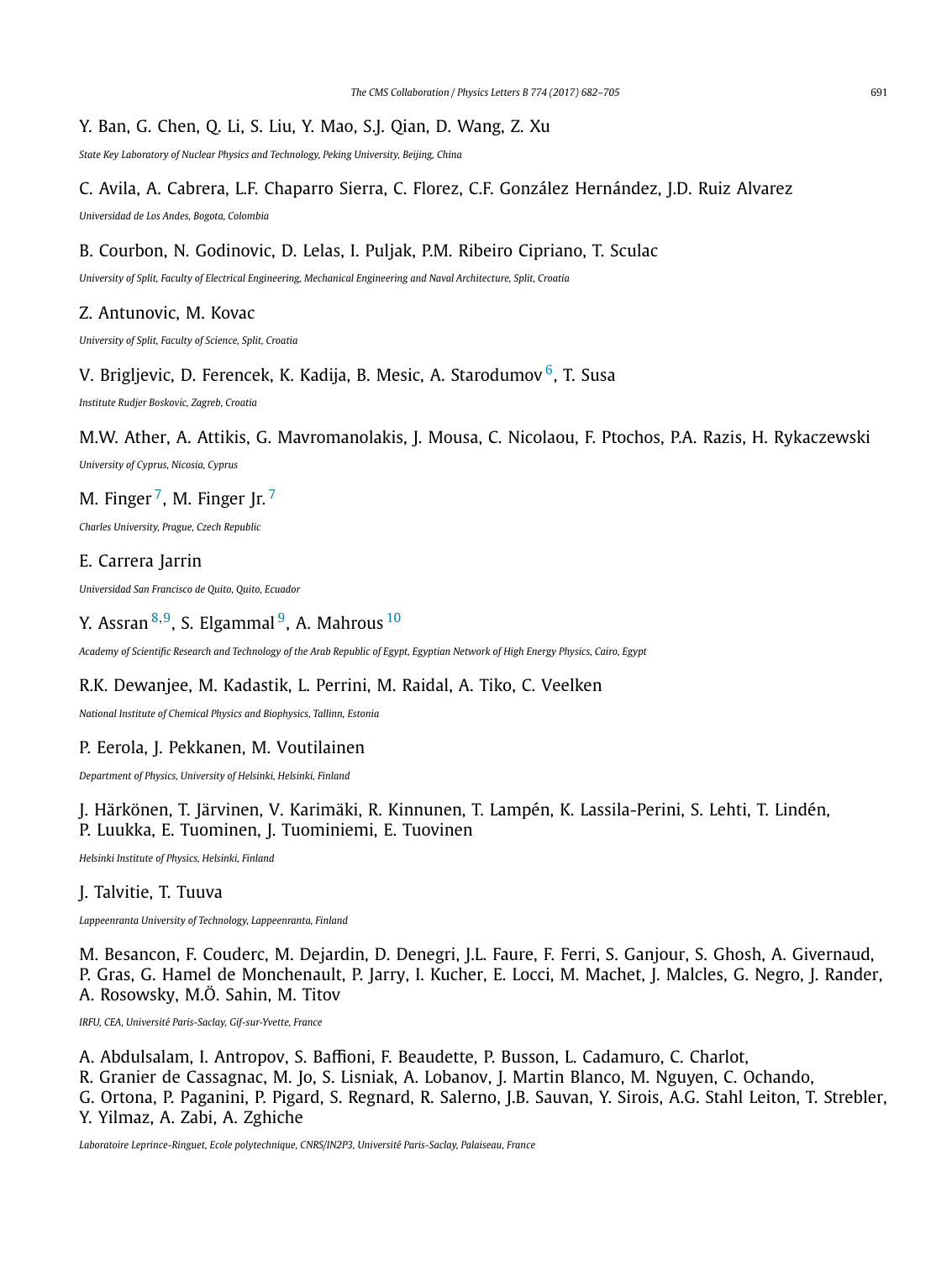J.-L. Agram<sup>11</sup>, J. Andrea, D. Bloch, J.-M. Brom, M. Buttignol, E.C. Chabert, N. Chanon, C. Collard, E. Conte [11,](#page-22-0) X. Coubez, J.-C. Fontaine [11,](#page-22-0) D. Gelé, U. Goerlach, M. Jansová, A.-C. Le Bihan, N. Tonon, P. Van Hove

*Université de Strasbourg, CNRS, IPHC UMR 7178, F-67000 Strasbourg, France*

### S. Gadrat

Centre de Calcul de l'Institut National de Physique Nucleaire et de Physique des Particules, CNRS/IN2P3, Villeurbanne, France

S. Beauceron, C. Bernet, G. Boudoul, R. Chierici, D. Contardo, P. Depasse, H. El Mamouni, J. Fay, L. Finco, S. Gascon, M. Gouzevitch, G. Grenier, B. Ille, F. Lagarde, I.B. Laktineh, M. Lethuillier, L. Mirabito, A.L. Pequegnot, S. Perries, A. Popov  $12$ , V. Sordini, M. Vander Donckt, S. Viret

Université de Lvon. Université Claude Bernard Lvon 1. CNRS-IN2P3. Institut de Physiaue Nucléaire de Lvon. Villeurbanne. France

### A. Khvedelidze<sup>[7](#page-22-0)</sup>

*Georgian Technical University, Tbilisi, Georgia*

### Z. Tsamalaidze<sup>[7](#page-22-0)</sup>

*Tbilisi State University, Tbilisi, Georgia*

C. Autermann, S. Beranek, L. Feld, M.K. Kiesel, K. Klein, M. Lipinski, M. Preuten, C. Schomakers, J. Schulz, T. Verlage

*RWTH Aachen University, I. Physikalisches Institut, Aachen, Germany*

A. Albert, E. Dietz-Laursonn, D. Duchardt, M. Endres, M. Erdmann, S. Erdweg, T. Esch, R. Fischer, A. Güth, M. Hamer, T. Hebbeker, C. Heidemann, K. Hoepfner, S. Knutzen, M. Merschmeyer, A. Meyer, P. Millet, S. Mukherjee, M. Olschewski, K. Padeken, T. Pook, M. Radziej, H. Reithler, M. Rieger, F. Scheuch, D. Teyssier, S. Thüer

*RWTH Aachen University, III. Physikalisches Institut A, Aachen, Germany*

G. Flügge, B. Kargoll, T. Kress, A. Künsken, J. Lingemann, T. Müller, A. Nehrkorn, A. Nowack, C. Pistone, O. Pooth, A. Stahl<sup>[13](#page-22-0)</sup>

*RWTH Aachen University, III. Physikalisches Institut B, Aachen, Germany*

M. Aldaya Martin, T. Arndt, C. Asawatangtrakuldee, K. Beernaert, O. Behnke, U. Behrens, A. Bermúdez Martínez, A.A. Bin Anuar, K. Borras <sup>14</sup>, V. Botta, A. Campbell, P. Connor, C. Contreras-Campana, F. Costanza, C. Diez Pardos, G. Eckerlin, D. Eckstein, T. Eichhorn, E. Eren, E. Gallo [15,](#page-22-0) J. Garay Garcia, A. Geiser, A. Gizhko, J.M. Grados Luyando, A. Grohsjean, P. Gunnellini, M. Guthoff, A. Harb, J. Hauk, M. Hempel<sup>16</sup>, H. Jung, A. Kalogeropoulos, M. Kasemann, J. Keaveney, C. Kleinwort, I. Korol, D. Krücker, W. Lange, A. Lelek, T. Lenz, J. Leonard, K. Lipka, W. Lohmann [16,](#page-22-0) R. Mankel, I.-A. Melzer-Pellmann, A.B. Meyer, G. Mittag, J. Mnich, A. Mussgiller, E. Ntomari, D. Pitzl, A. Raspereza, B. Roland, M. Savitskyi, P. Saxena, R. Shevchenko, S. Spannagel, N. Stefaniuk, G.P. Van Onsem, R. Walsh, Y. Wen, K. Wichmann, C. Wissing, O. Zenaiev

*Deutsches Elektronen-Synchrotron, Hamburg, Germany*

S. Bein, V. Blobel, M. Centis Vignali, T. Dreyer, E. Garutti, D. Gonzalez, J. Haller, A. Hinzmann, M. Hoffmann, A. Karavdina, R. Klanner, R. Kogler, N. Kovalchuk, S. Kurz, T. Lapsien, I. Marchesini, D. Marconi, M. Meyer, M. Niedziela, D. Nowatschin, F. Pantaleo <sup>13</sup>, T. Peiffer, A. Perieanu, C. Scharf, P. Schleper, A. Schmidt, S. Schumann, J. Schwandt, J. Sonneveld, H. Stadie, G. Steinbrück, F.M. Stober, M. Stöver, H. Tholen, D. Troendle, E. Usai, L. Vanelderen, A. Vanhoefer, B. Vormwald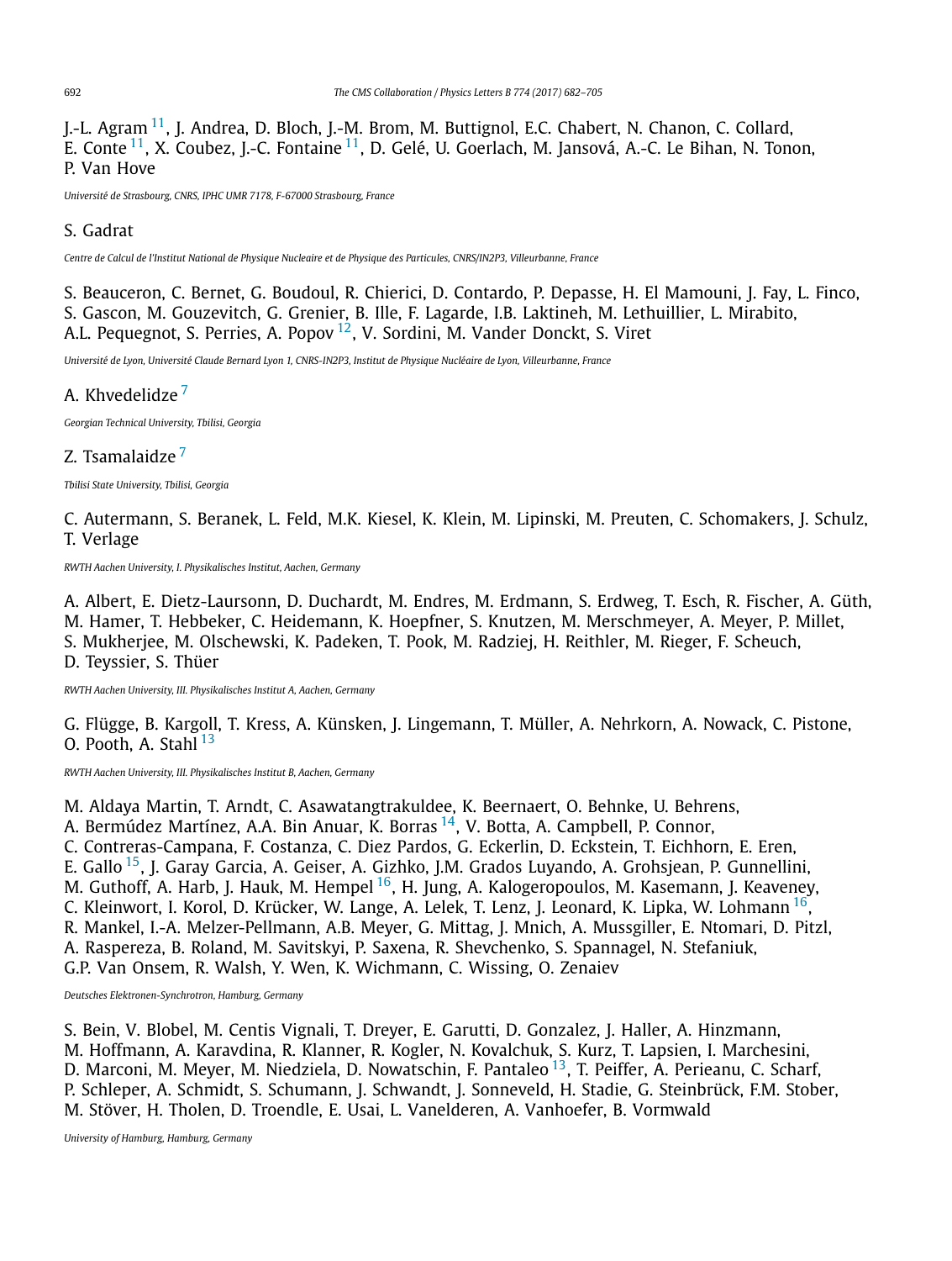M. Akbiyik, C. Barth, S. Baur, E. Butz, R. Caspart, T. Chwalek, F. Colombo, W. De Boer, A. Dierlamm, B. Freund, R. Friese, M. Giffels, A. Gilbert, D. Haitz, F. Hartmann [13,](#page-22-0) S.M. Heindl, U. Husemann, F. Kassel [13,](#page-22-0) S. Kudella, H. Mildner, M.U. Mozer, Th. Müller, M. Plagge, G. Quast, K. Rabbertz, M. Schröder, I. Shvetsov, G. Sieber, H.J. Simonis, R. Ulrich, S. Wayand, M. Weber, T. Weiler, S. Williamson, C. Wöhrmann, R. Wolf

*Institut für Experimentelle Kernphysik, Karlsruhe, Germany*

G. Anagnostou, G. Daskalakis, T. Geralis, V.A. Giakoumopoulou, A. Kyriakis, D. Loukas, I. Topsis-Giotis

*Institute of Nuclear and Particle Physics (INPP), NCSR Demokritos, Aghia Paraskevi, Greece*

G. Karathanasis, S. Kesisoglou, A. Panagiotou, N. Saoulidou

*National and Kapodistrian University of Athens, Athens, Greece*

### I. Evangelou, C. Foudas, P. Kokkas, S. Mallios, N. Manthos, I. Papadopoulos, E. Paradas, J. Strologas, F.A. Triantis

*University of Ioánnina, Ioánnina, Greece*

### M. Csanad, N. Filipovic, G. Pasztor, G.I. Veres<sup>[17](#page-22-0)</sup>

*MTA-ELTE Lendület CMS Particle and Nuclear Physics Group, Eötvös Loránd University, Budapest, Hungary*

G. Bencze, C. Hajdu, D. Horvath [18,](#page-22-0) Á. Hunyadi, F. Sikler, V. Veszpremi, G. Vesztergombi [17,](#page-22-0) A.J. Zsigmond

*Wigner Research Centre for Physics, Budapest, Hungary*

### N. Beni, S. Czellar, J. Karancsi [19,](#page-22-0) A. Makovec, J. Molnar, Z. Szillasi

*Institute of Nuclear Research ATOMKI, Debrecen, Hungary*

### M. Bartók [17,](#page-22-0) P. Raics, Z.L. Trocsanyi, B. Ujvari

*Institute of Physics, University of Debrecen, Debrecen, Hungary*

### S. Choudhury, J.R. Komaragiri

*Indian Institute of Science (IISc), Bangalore, India*

### S. Bahinipati <sup>[20](#page-22-0)</sup>, S. Bhowmik, P. Mal, K. Mandal, A. Nayak <sup>21</sup>, D.K. Sahoo <sup>20</sup>, N. Sahoo, S.K. Swain

*National Institute of Science Education and Research, Bhubaneswar, India*

S. Bansal, S.B. Beri, V. Bhatnagar, R. Chawla, N. Dhingra, A.K. Kalsi, A. Kaur, M. Kaur, R. Kumar, P. Kumari, A. Mehta, J.B. Singh, G. Walia

*Panjab University, Chandigarh, India*

Ashok Kumar, Shah Aashaq, A. Bhardwaj, S. Chauhan, B.C. Choudhary, R.B. Garg, S. Keshri, A. Kumar, S. Malhotra, M. Naimuddin, K. Ranjan, R. Sharma

*University of Delhi, Delhi, India*

R. Bhardwaj, R. Bhattacharya, S. Bhattacharya, U. Bhawandeep, S. Dey, S. Dutt, S. Dutta, S. Ghosh, N. Majumdar, A. Modak, K. Mondal, S. Mukhopadhyay, S. Nandan, A. Purohit, A. Roy, D. Roy, S. Roy Chowdhury, S. Sarkar, M. Sharan, S. Thakur

*Saha Institute of Nuclear Physics, HBNI, Kolkata, India*

### P.K. Behera

*Indian Institute of Technology Madras, Madras, India*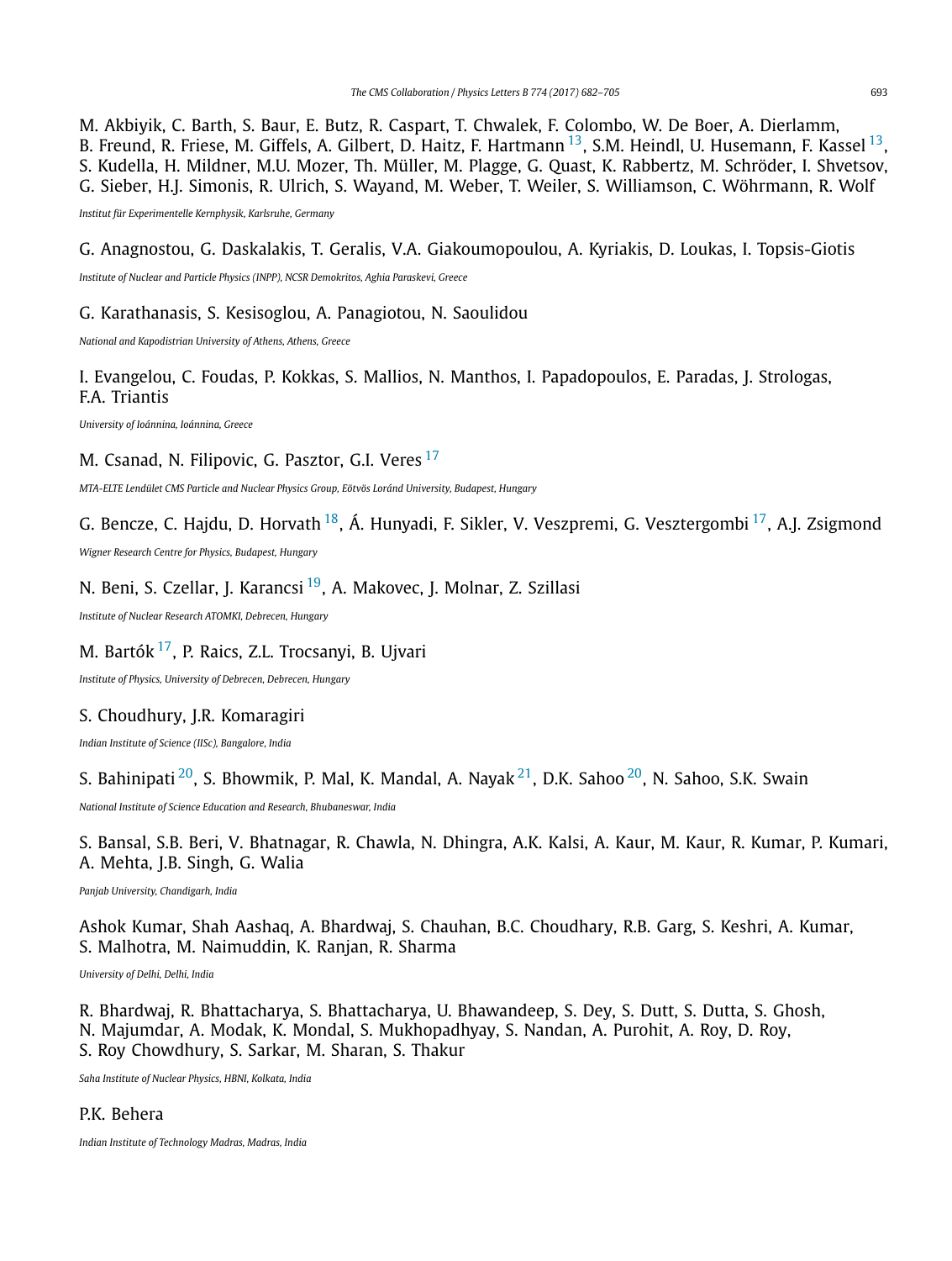R. Chudasama, D. Dutta, V. Jha, V. Kumar, A.K. Mohanty <sup>13</sup>, P.K. Netrakanti, L.M. Pant, P. Shukla, A. Topkar

*Bhabha Atomic Research Centre, Mumbai, India*

### T. Aziz, S. Dugad, B. Mahakud, S. Mitra, G.B. Mohanty, N. Sur, B. Sutar

*Tata Institute of Fundamental Research-A, Mumbai, India*

S. Banerjee, S. Bhattacharya, S. Chatterjee, P. Das, M. Guchait, Sa. Jain, S. Kumar, M. Maity [22](#page-22-0), G. Majumder, K. Mazumdar, T. Sarkar  $^{22}$ , N. Wickramage  $^{23}$  $^{23}$  $^{23}$ 

*Tata Institute of Fundamental Research-B, Mumbai, India*

S. Chauhan, S. Dube, V. Hegde, A. Kapoor, K. Kothekar, S. Pandey, A. Rane, S. Sharma

*Indian Institute of Science Education and Research (IISER), Pune, India*

S. Chenarani [24,](#page-22-0) E. Eskandari Tadavani, S.M. Etesami [24,](#page-22-0) M. Khakzad, M. Mohammadi Najafabadi, M. Naseri, S. Paktinat Mehdiabadi [25,](#page-22-0) F. Rezaei Hosseinabadi, B. Safarzadeh [26,](#page-22-0) M. Zeinali

*Institute for Research in Fundamental Sciences (IPM), Tehran, Iran*

### M. Felcini, M. Grunewald

*University College Dublin, Dublin, Ireland*

M. Abbrescia <sup>a</sup>*,*b, C. Calabria <sup>a</sup>*,*b, A. Colaleo a, D. Creanza <sup>a</sup>*,*c, L. Cristella <sup>a</sup>*,*b, N. De Filippis <sup>a</sup>*,*c, M. De Palma <sup>a</sup>*,*b, F. Errico <sup>a</sup>*,*b, L. Fiore a, G. Iaselli <sup>a</sup>*,*c, S. Lezki <sup>a</sup>*,*b, G. Maggi <sup>a</sup>*,*c, M. Maggi a, G. Miniello <sup>a</sup>*,*b, S. My <sup>a</sup>*,*b, S. Nuzzo <sup>a</sup>*,*b, A. Pompili <sup>a</sup>*,*b, G. Pugliese <sup>a</sup>*,*c, R. Radogna <sup>a</sup>*,*b, A. Ranieri a, G. Selvaggi <sup>a</sup>*,*b, A. Sharma <sup>a</sup>, L. Silvestris <sup>a, 13</sup>, R. Venditti <sup>a</sup>, P. Verwilligen <sup>a</sup>

<sup>a</sup> *INFN Sezione di Bari, Bari, Italy* <sup>b</sup> *Università di Bari, Bari, Italy*

<sup>c</sup> *Politecnico di Bari, Bari, Italy*

G. Abbiendi a, C. Battilana <sup>a</sup>*,*b, D. Bonacorsi <sup>a</sup>*,*b, S. Braibant-Giacomelli <sup>a</sup>*,*b, R. Campanini <sup>a</sup>*,*b, P. Capiluppi <sup>a</sup>*,*b, A. Castro <sup>a</sup>*,*b, F.R. Cavallo a, S.S. Chhibra a, G. Codispoti <sup>a</sup>*,*b, M. Cuffiani <sup>a</sup>*,*b, G.M. Dallavalle a, F. Fabbri a, A. Fanfani <sup>a,b</sup>, D. Fasanella <sup>a,b</sup>, P. Giacomelli <sup>a</sup>, C. Grandi <sup>a</sup>, L. Guiducci <sup>a,b</sup>, S. Marcellini <sup>a</sup>, G. Masetti <sup>a</sup>, A. Montanari a, F.L. Navarria <sup>a</sup>*,*b, A. Perrotta a, A.M. Rossi <sup>a</sup>*,*b, T. Rovelli <sup>a</sup>*,*b, G.P. Siroli <sup>a</sup>*,*b, N. Tosi <sup>a</sup>

<sup>a</sup> *INFN Sezione di Bologna, Bologna, Italy* <sup>b</sup> *Università di Bologna, Bologna, Italy*

S. Albergo <sup>a</sup>*,*b, S. Costa <sup>a</sup>*,*b, A. Di Mattia a, F. Giordano <sup>a</sup>*,*b, R. Potenza <sup>a</sup>*,*b, A. Tricomi <sup>a</sup>*,*b, C. Tuve <sup>a</sup>*,*<sup>b</sup>

<sup>a</sup> *INFN Sezione di Catania, Catania, Italy* <sup>b</sup> *Università di Catania, Catania, Italy*

G. Barbagli a, K. Chatterjee <sup>a</sup>*,*b, V. Ciulli <sup>a</sup>*,*b, C. Civinini a, R. D'Alessandro <sup>a</sup>*,*b, E. Focardi <sup>a</sup>*,*b, P. Lenzi <sup>a</sup>*,*b, M. Meschini<sup>a</sup>, S. Paoletti<sup>a</sup>, L. Russo<sup>a, 27</sup>, G. Sguazzoni<sup>a</sup>, D. Strom<sup>a</sup>, L. Viliani<sup>a, b, [13](#page-22-0)</sup>

<sup>a</sup> *INFN Sezione di Firenze, Firenze, Italy*

<sup>b</sup> *Università di Firenze, Firenze, Italy*

### L. Benussi, S. Bianco, F. Fabbri, D. Piccolo, F. Primavera <sup>[13](#page-22-0)</sup>

*INFN Laboratori Nazionali di Frascati, Frascati, Italy*

V. Calvelli<sup>a, b</sup>, F. Ferro<sup>a</sup>, E. Robutti<sup>a</sup>, S. Tosi<sup>a, b</sup>

<sup>a</sup> *INFN Sezione di Genova, Genova, Italy*

<sup>b</sup> *Università di Genova, Genova, Italy*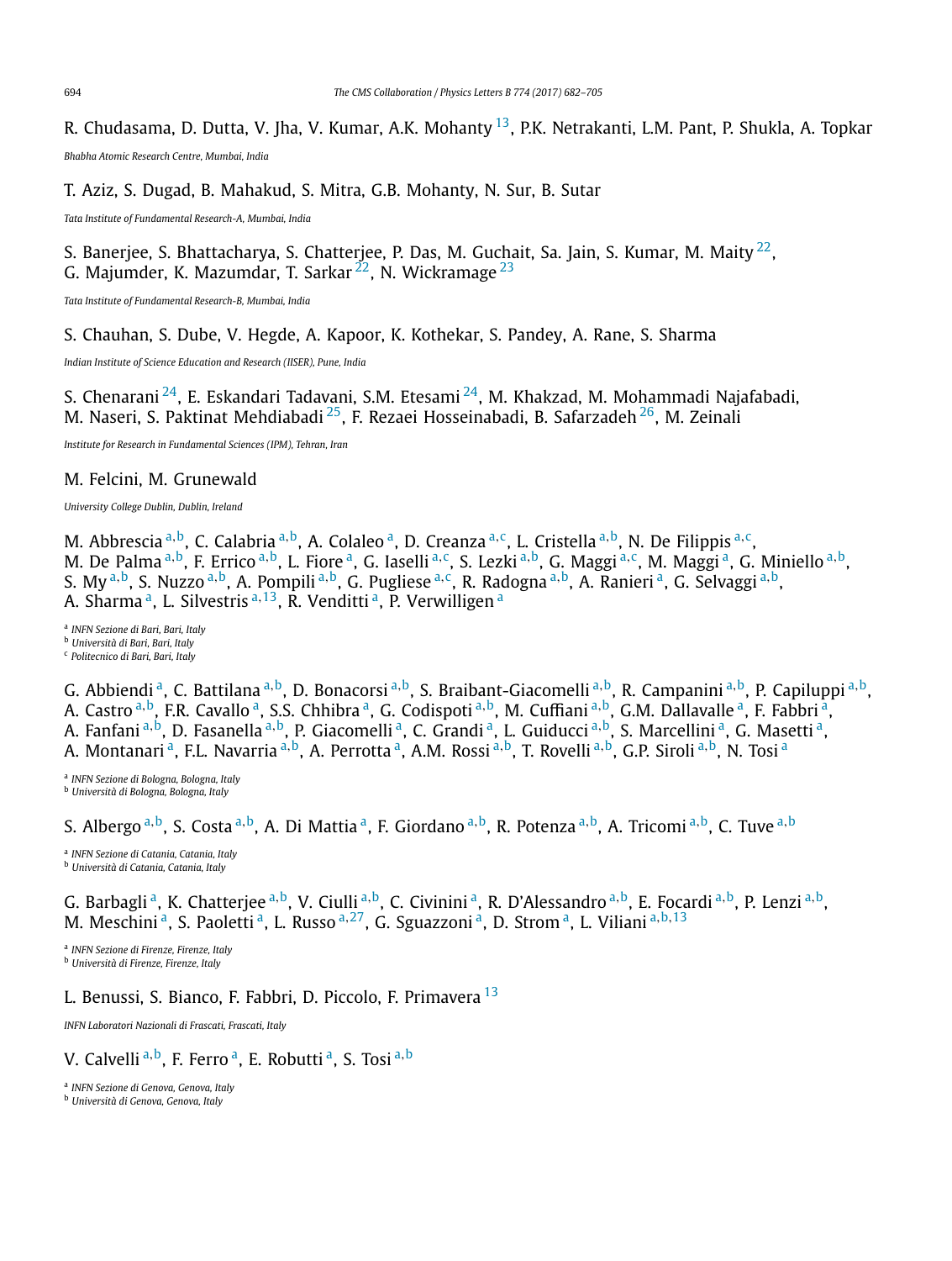A. Benaglia a, L. Brianza <sup>a</sup>*,*b, F. Brivio <sup>a</sup>*,*b, V. Ciriolo <sup>a</sup>*,*b, M.E. Dinardo <sup>a</sup>*,*b, S. Fiorendi <sup>a</sup>*,*b, S. Gennai a, A. Ghezzi <sup>a</sup>*,*b, P. Govoni <sup>a</sup>*,*b, M. Malberti <sup>a</sup>*,*b, S. Malvezzi a, R.A. Manzoni <sup>a</sup>*,*b, D. Menasce a, L. Moroni a, M. Paganoni <sup>a</sup>*,*b, K. Pauwels <sup>a</sup>*,*b, D. Pedrini a, S. Pigazzini <sup>a</sup>*,*b*,*[28,](#page-22-0) S. Ragazzi <sup>a</sup>*,*b, T. Tabarelli de Fatis <sup>a</sup>*,*<sup>b</sup>

<sup>a</sup> *INFN Sezione di Milano-Bicocca, Milano, Italy* <sup>b</sup> *Università di Milano-Bicocca, Milano, Italy*

S. Buontempo a, N. Cavallo <sup>a</sup>*,*c, S. Di Guida <sup>a</sup>*,*d*,*[13,](#page-22-0) F. Fabozzi <sup>a</sup>*,*c, F. Fienga <sup>a</sup>*,*b, A.O.M. Iorio <sup>a</sup>*,*b, W.A. Khan a, L. Lista a, S. Meola <sup>a</sup>*,*d*,*[13,](#page-22-0) P. Paolucci <sup>a</sup>*,*[13,](#page-22-0) C. Sciacca <sup>a</sup>*,*b, F. Thyssen <sup>a</sup>

<sup>a</sup> *INFN Sezione di Napoli, Napoli, Italy*

<sup>b</sup> *Università di Napoli 'Federico II', Napoli, Italy*

<sup>c</sup> *Università della Basilicata, Potenza, Italy*

<sup>d</sup> *Università G. Marconi, Roma, Italy*

P. Azzi <sup>a</sup>*,*[13,](#page-22-0) N. Bacchetta a, L. Benato <sup>a</sup>*,*b, D. Bisello <sup>a</sup>*,*b, A. Boletti <sup>a</sup>*,*b, A. Carvalho Antunes De Oliveira <sup>a</sup>*,*b, P. Checchia <sup>a</sup>, M. Dall'Osso a, <sup>b</sup>, P. De Castro Manzano <sup>a</sup>, T. Dorigo <sup>a</sup>, U. Dosselli <sup>a</sup>, F. Gasparini a, <sup>b</sup>, U. Gasparini <sup>a,b</sup>, A. Gozzelino <sup>a</sup>, S. Lacaprara <sup>a</sup>, P. Lujan, M. Margoni <sup>a,b</sup>, A.T. Meneguzzo <sup>a,b</sup>, N. Pozzobon <sup>a</sup>*,*b, P. Ronchese <sup>a</sup>*,*b, R. Rossin <sup>a</sup>*,*b, F. Simonetto <sup>a</sup>*,*b, E. Torassa a, M. Zanetti <sup>a</sup>*,*b, P. Zotto <sup>a</sup>*,*b, G. Zumerle <sup>a</sup>*,*<sup>b</sup>

<sup>a</sup> *INFN Sezione di Padova, Padova, Italy*

<sup>b</sup> *Università di Padova, Padova, Italy*

<sup>c</sup> *Università di Trento, Trento, Italy*

A. Braghieri<sup>a</sup>, A. Magnani<sup>a,b</sup>, P. Montagna<sup>a,b</sup>, S.P. Ratti<sup>a,b</sup>, V. Re<sup>a</sup>, M. Ressegotti, C. Riccardi<sup>a,b</sup>, P. Salvini a, I. Vai <sup>a</sup>*,*b, P. Vitulo <sup>a</sup>*,*<sup>b</sup>

<sup>a</sup> *INFN Sezione di Pavia, Pavia, Italy* <sup>b</sup> *Università di Pavia, Pavia, Italy*

L. Alunni Solestizi <sup>a</sup>*,*b, M. Biasini <sup>a</sup>*,*b, G.M. Bilei a, C. Cecchi <sup>a</sup>*,*b, D. Ciangottini <sup>a</sup>*,*b, L. Fanò <sup>a</sup>*,*b, P. Lariccia <sup>a</sup>*,*b, R. Leonardi <sup>a</sup>*,*b, E. Manoni a, G. Mantovani <sup>a</sup>*,*b, V. Mariani <sup>a</sup>*,*b, M. Menichelli a, A. Rossi <sup>a</sup>*,*b, A. Santocchia <sup>a</sup>*,*b, D. Spiga<sup>a</sup>

<sup>a</sup> *INFN Sezione di Perugia, Perugia, Italy* <sup>b</sup> *Università di Perugia, Perugia, Italy*

K. Androsov<sup>a</sup>, P. Azzurri<sup>a, 13</sup>, G. Bagliesi<sup>a</sup>, J. Bernardini<sup>a</sup>, T. Boccali<sup>a</sup>, L. Borrello, R. Castaldi<sup>a</sup>, M.A. Ciocci <sup>a</sup>*,*b, R. Dell'Orso a, G. Fedi a, L. Giannini <sup>a</sup>*,*c, A. Giassi a, M.T. Grippo <sup>a</sup>*,*[27,](#page-22-0) F. Ligabue <sup>a</sup>*,*c, T. Lomtadze a, E. Manca <sup>a</sup>*,*c, G. Mandorli <sup>a</sup>*,*c, L. Martini <sup>a</sup>*,*b, A. Messineo <sup>a</sup>*,*b, F. Palla a, A. Rizzi <sup>a</sup>*,*b, A. Savoy-Navarro <sup>a, 29</sup>, P. Spagnolo <sup>a</sup>, R. Tenchini <sup>a</sup>, G. Tonelli <sup>a, b</sup>, A. Venturi <sup>a</sup>, P.G. Verdini <sup>a</sup>

<sup>a</sup> *INFN Sezione di Pisa, Pisa, Italy* <sup>b</sup> *Università di Pisa, Pisa, Italy*

<sup>c</sup> *Scuola Normale Superiore di Pisa, Pisa, Italy*

L. Barone a,b, F. Cavallari <sup>a</sup>, M. Cipriani a,b, N. Daci <sup>a</sup>, D. Del Re a,b,[13](#page-22-0), E. Di Marco a,b, M. Diemoz <sup>a</sup>, S. Gelli <sup>a</sup>*,*b, E. Longo <sup>a</sup>*,*b, F. Margaroli <sup>a</sup>*,*b, B. Marzocchi <sup>a</sup>*,*b, P. Meridiani a, G. Organtini <sup>a</sup>*,*b, R. Paramatti <sup>a</sup>*,*b, F. Preiato <sup>a</sup>*,*b, S. Rahatlou <sup>a</sup>*,*b, C. Rovelli a, F. Santanastasio <sup>a</sup>*,*<sup>b</sup>

<sup>a</sup> *INFN Sezione di Roma, Rome, Italy*

<sup>b</sup> *Sapienza Università di Roma, Rome, Italy*

N. Amapane <sup>a</sup>*,*b, R. Arcidiacono <sup>a</sup>*,*c, S. Argiro <sup>a</sup>*,*b, M. Arneodo <sup>a</sup>*,*c, N. Bartosik a, R. Bellan <sup>a</sup>*,*b, C. Biino a, N. Cartiglia a, F. Cenna <sup>a</sup>*,*b, M. Costa <sup>a</sup>*,*b, R. Covarelli <sup>a</sup>*,*b, A. Degano <sup>a</sup>*,*b, N. Demaria a, R. Gomez Ambrosio, B. Kiani <sup>a</sup>*,*b, C. Mariotti a, S. Maselli a, E. Migliore <sup>a</sup>*,*b, V. Monaco <sup>a</sup>*,*b, E. Monteil <sup>a</sup>*,*b, M. Monteno a, M.M. Obertino <sup>a</sup>*,*b, L. Pacher <sup>a</sup>*,*b, N. Pastrone a, M. Pelliccioni a, G.L. Pinna Angioni <sup>a</sup>*,*b, F. Ravera <sup>a</sup>*,*b, A. Romero <sup>a</sup>*,*b, M. Ruspa <sup>a</sup>*,*c, R. Sacchi <sup>a</sup>*,*b, K. Shchelina <sup>a</sup>*,*b, V. Sola a, A. Solano <sup>a</sup>*,*b, A. Staiano a, P. Traczyk <sup>a</sup>*,*<sup>b</sup>

<sup>a</sup> *INFN Sezione di Torino, Torino, Italy*

<sup>b</sup> *Università di Torino, Torino, Italy*

<sup>c</sup> *Università del Piemonte Orientale, Novara, Italy*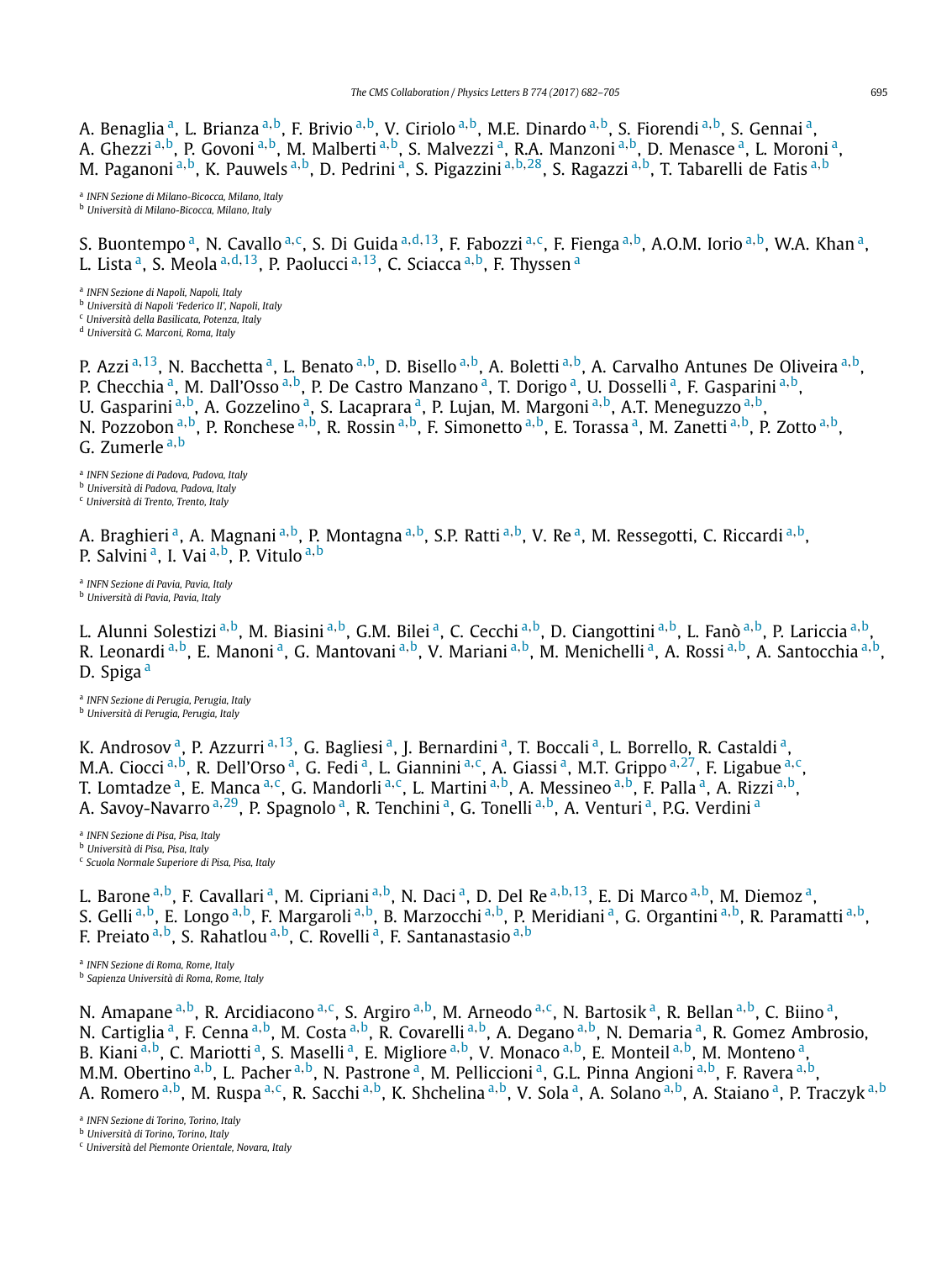### S. Belforte<sup>a</sup>, M. Casarsa<sup>a</sup>, F. Cossutti<sup>a</sup>, G. Della Ricca<sup>a,b</sup>. A. Zanetti<sup>a</sup>

<sup>a</sup> *INFN Sezione di Trieste, Trieste, Italy* <sup>b</sup> *Università di Trieste, Trieste, Italy*

### D.H. Kim, G.N. Kim, M.S. Kim, J. Lee, S. Lee, S.W. Lee, C.S. Moon, Y.D. Oh, S. Sekmen, D.C. Son, Y.C. Yang

*Kyungpook National University, Daegu, Republic of Korea*

### A. Lee

*Chonbuk National University, Jeonju, Republic of Korea*

### H. Kim, D.H. Moon, G. Oh

*Chonnam National University, Institute for Universe and Elementary Particles, Kwangju, Republic of Korea*

### J.A. Brochero Cifuentes, J. Goh, T.J. Kim

*Hanyang University, Seoul, Republic of Korea*

### S. Cho, S. Choi, Y. Go, D. Gyun, S. Ha, B. Hong, Y. Jo, Y. Kim, K. Lee, K.S. Lee, S. Lee, J. Lim, S.K. Park, Y. Roh

*Korea University, Seoul, Republic of Korea*

### J. Almond, J. Kim, J.S. Kim, H. Lee, K. Lee, K. Nam, S.B. Oh, B.C. Radburn-Smith, S.h. Seo, U.K. Yang, H.D. Yoo, G.B. Yu

*Seoul National University, Seoul, Republic of Korea*

### M. Choi, H. Kim, J.H. Kim, J.S.H. Lee, I.C. Park

*University of Seoul, Seoul, Republic of Korea*

### Y. Choi, C. Hwang, J. Lee, I. Yu

*Sungkyunkwan University, Suwon, Republic of Korea*

### V. Dudenas, A. Juodagalvis, J. Vaitkus

*Vilnius University, Vilnius, Lithuania*

### I. Ahmed, Z.A. Ibrahim, M.A.B. Md Ali  $30$ , F. Mohamad Idris  $31$ , W.A.T. Wan Abdullah, M.N. Yusli, Z. Zolkapli

*National Centre for Particle Physics, Universiti Malaya, Kuala Lumpur, Malaysia*

### R. Reyes-Almanza, G. Ramirez-Sanchez, M.C. Duran-Osuna, H. Castilla-Valdez, E. De La Cruz-Burelo, I. Heredia-De La Cruz [32,](#page-22-0) R.I. Rabadan-Trejo, R. Lopez-Fernandez, J. Mejia Guisao, A. Sanchez-Hernandez

*Centro de Investigacion y de Estudios Avanzados del IPN, Mexico City, Mexico*

### S. Carrillo Moreno, C. Oropeza Barrera, F. Vazquez Valencia

*Universidad Iberoamericana, Mexico City, Mexico*

### I. Pedraza, H.A. Salazar Ibarguen, C. Uribe Estrada

*Benemerita Universidad Autonoma de Puebla, Puebla, Mexico*

### A. Morelos Pineda

*Universidad Autónoma de San Luis Potosí, San Luis Potosí, Mexico*

### D. Krofcheck

*University of Auckland, Auckland, New Zealand*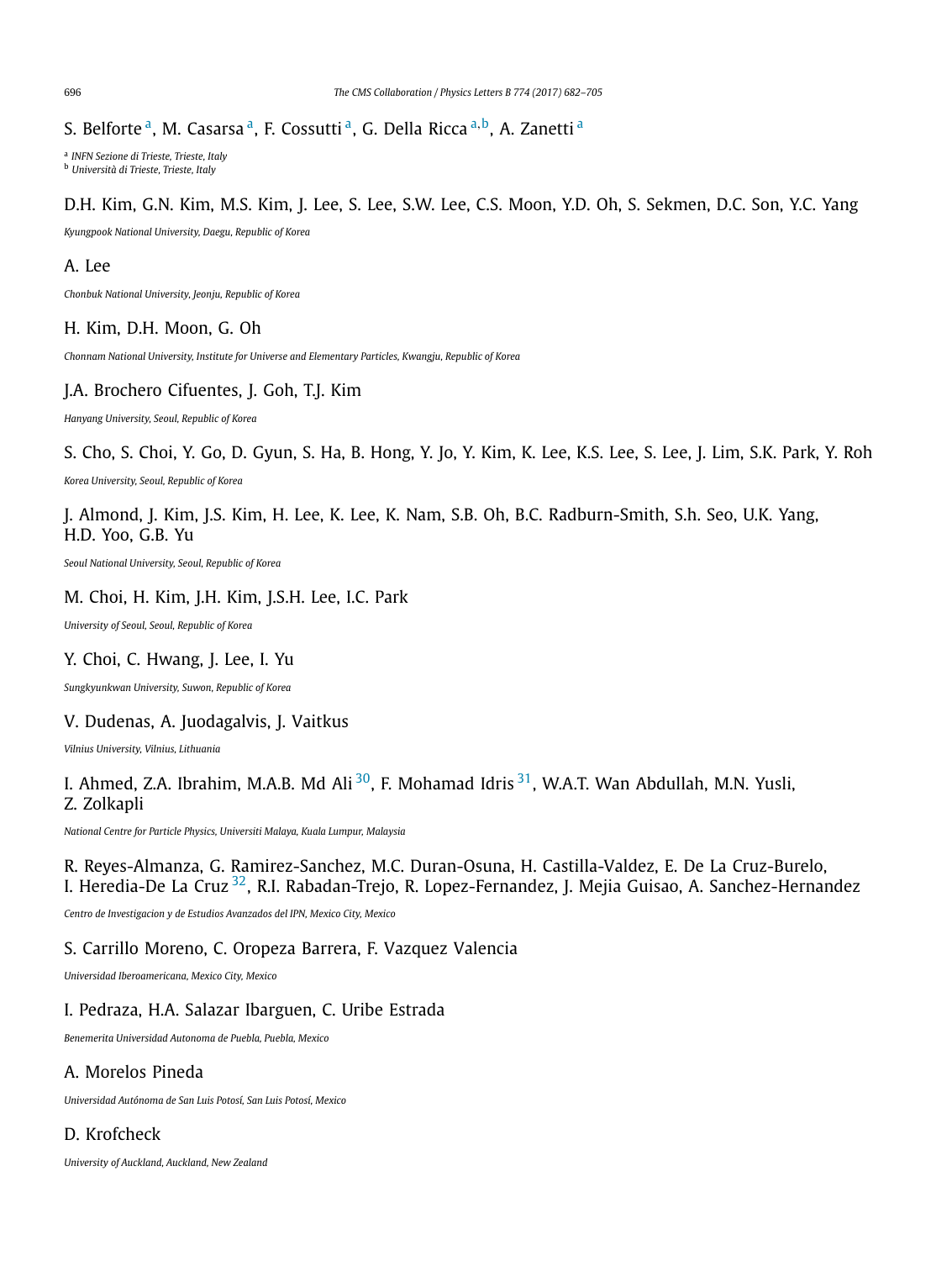### P.H. Butler

*University of Canterbury, Christchurch, New Zealand*

### A. Ahmad, M. Ahmad, Q. Hassan, H.R. Hoorani, A. Saddique, M.A. Shah, M. Shoaib, M. Waqas

*National Centre for Physics, Quaid-I-Azam University, Islamabad, Pakistan*

### H. Bialkowska, M. Bluj, B. Boimska, T. Frueboes, M. Górski, M. Kazana, K. Nawrocki, M. Szleper, P. Zalewski

*National Centre for Nuclear Research, Swierk, Poland*

K. Bunkowski, A. Byszuk [33,](#page-22-0) K. Doroba, A. Kalinowski, M. Konecki, J. Krolikowski, M. Misiura, M. Olszewski, A. Pyskir, M. Walczak

*Institute of Experimental Physics, Faculty of Physics, University of Warsaw, Warsaw, Poland*

P. Bargassa, C. Beirão Da Cruz E Silva, A. Di Francesco, P. Faccioli, B. Galinhas, M. Gallinaro, J. Hollar, N. Leonardo, L. Lloret Iglesias, M.V. Nemallapudi, J. Seixas, G. Strong, O. Toldaiev, D. Vadruccio, J. Varela

*Laboratório de Instrumentação e Física Experimental de Partículas, Lisboa, Portugal*

S. Afanasiev, P. Bunin, M. Gavrilenko, I. Golutvin, I. Gorbunov, A. Kamenev, V. Karjavin, A. Lanev, A. Malakhov, V. Matveev [34](#page-22-0)*,*[35](#page-22-0), V. Palichik, V. Perelygin, S. Shmatov, S. Shulha, N. Skatchkov, V. Smirnov, N. Voytishin, A. Zarubin

*Joint Institute for Nuclear Research, Dubna, Russia*

Y. Ivanov, V. Kim <sup>36</sup>, E. Kuznetsova <sup>37</sup>, P. Levchenko, V. Murzin, V. Oreshkin, I. Smirnov, V. Sulimov, L. Uvarov, S. Vavilov, A. Vorobyev

*Petersburg Nuclear Physics Institute, Gatchina (St. Petersburg), Russia*

Yu. Andreev, A. Dermenev, S. Gninenko, N. Golubev, A. Karneyeu, M. Kirsanov, N. Krasnikov, A. Pashenkov, D. Tlisov, A. Toropin

*Institute for Nuclear Research, Moscow, Russia*

V. Epshteyn, V. Gavrilov, N. Lychkovskaya, V. Popov, I. Pozdnyakov, G. Safronov, A. Spiridonov, A. Stepennov, M. Toms, E. Vlasov, A. Zhokin

*Institute for Theoretical and Experimental Physics, Moscow, Russia*

T. Aushev, A. Bylinkin [35](#page-22-0)

*Moscow Institute of Physics and Technology, Moscow, Russia*

R. Chistov  $38$ , M. Danilov  $38$ , P. Parygin, D. Philippov, S. Polikarpov, E. Tarkovskii

*National Research Nuclear University 'Moscow Engineering Physics Institute' (MEPhI), Moscow, Russia*

V. Andreev, M. Azarkin  $35$ , I. Dremin  $35$ , M. Kirakosyan  $35$ , A. Terkulov

*P.N. Lebedev Physical Institute, Moscow, Russia*

A. Baskakov, A. Belyaev, E. Boos, V. Bunichev, M. Dubinin <sup>39</sup>, L. Dudko, A. Ershov, V. Klyukhin, O. Kodolova, I. Lokhtin, I. Miagkov, S. Obraztsov, S. Petrushanko, V. Savrin, A. Snigirev

*Skobeltsyn Institute of Nuclear Physics, Lomonosov Moscow State University, Moscow, Russia*

V. Blinov  $40$ , Y. Skovpen  $40$ , D. Shtol  $40$ 

*Novosibirsk State University (NSU), Novosibirsk, Russia*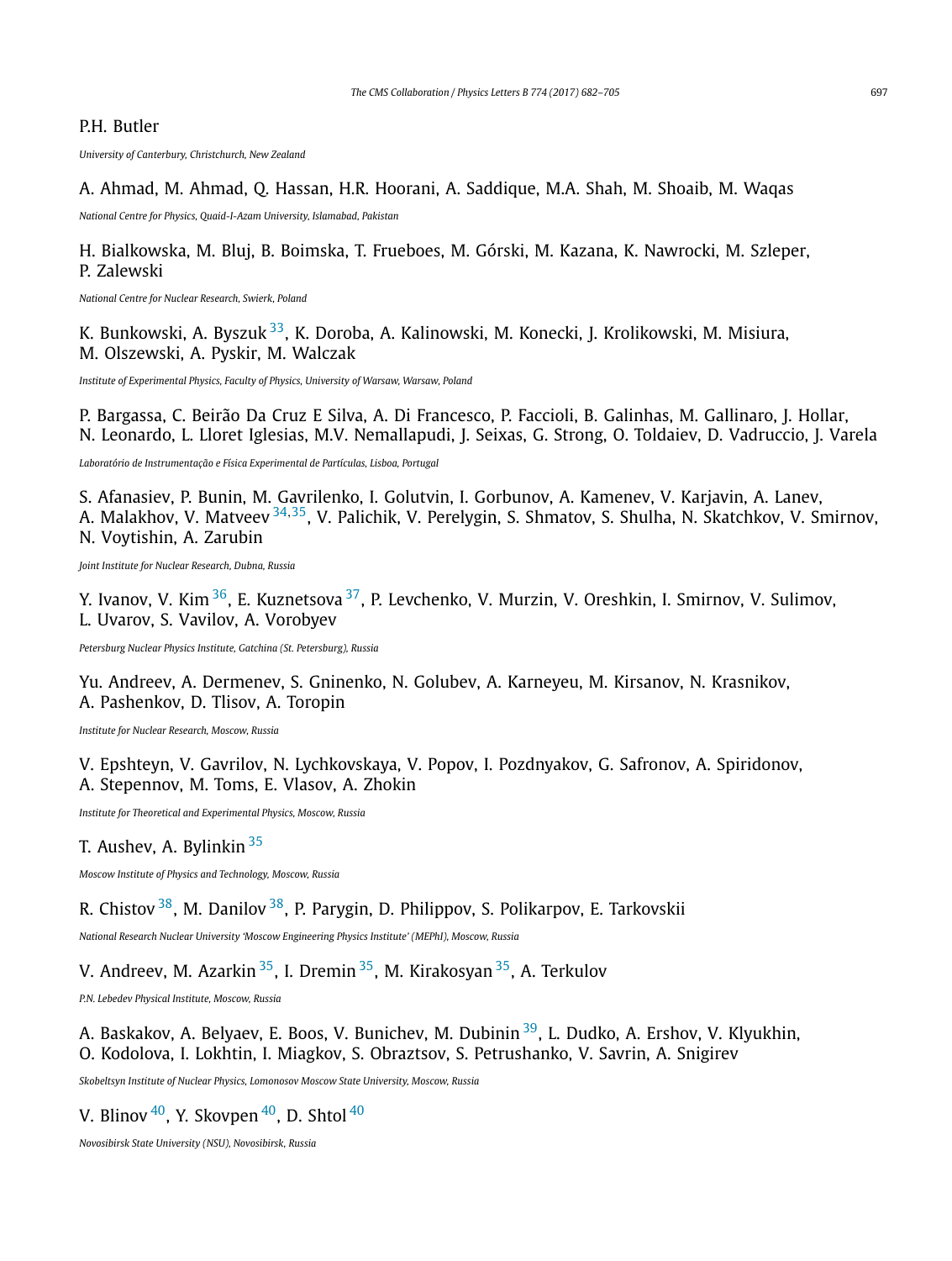I. Azhgirey, I. Bayshev, S. Bitioukov, D. Elumakhov, V. Kachanov, A. Kalinin, D. Konstantinov, V. Krychkine, V. Petrov, R. Ryutin, A. Sobol, S. Troshin, N. Tyurin, A. Uzunian, A. Volkov

*State Research Center of Russian Federation, Institute for High Energy Physics, Protvino, Russia*

P. Adzic [41,](#page-22-0) P. Cirkovic, D. Devetak, M. Dordevic, J. Milosevic, V. Rekovic

*University of Belgrade, Faculty of Physics and Vinca Institute of Nuclear Sciences, Belgrade, Serbia*

J. Alcaraz Maestre, M. Barrio Luna, M. Cerrada, N. Colino, B. De La Cruz, A. Delgado Peris, A. Escalante Del Valle, C. Fernandez Bedoya, J.P. Fernández Ramos, J. Flix, M.C. Fouz, P. Garcia-Abia, O. Gonzalez Lopez, S. Goy Lopez, J.M. Hernandez, M.I. Josa, A. Pérez-Calero Yzquierdo, J. Puerta Pelayo, A. Quintario Olmeda, I. Redondo, L. Romero, M.S. Soares, A. Álvarez Fernández

*Centro de Investigaciones Energéticas Medioambientales y Tecnológicas (CIEMAT), Madrid, Spain*

J.F. de Trocóniz, M. Missiroli, D. Moran

*Universidad Autónoma de Madrid, Madrid, Spain*

J. Cuevas, C. Erice, J. Fernandez Menendez, I. Gonzalez Caballero, J.R. González Fernández, E. Palencia Cortezon, S. Sanchez Cruz, I. Suárez Andrés, P. Vischia, J.M. Vizan Garcia

*Universidad de Oviedo, Oviedo, Spain*

I.J. Cabrillo, A. Calderon, B. Chazin Quero, E. Curras, J. Duarte Campderros, M. Fernandez, J. Garcia-Ferrero, G. Gomez, A. Lopez Virto, J. Marco, C. Martinez Rivero, P. Martinez Ruiz del Arbol, F. Matorras, J. Piedra Gomez, T. Rodrigo, A. Ruiz-Jimeno, L. Scodellaro, N. Trevisani, I. Vila, R. Vilar Cortabitarte

*Instituto de Física de Cantabria (IFCA), CSIC-Universidad de Cantabria, Santander, Spain*

D. Abbaneo, E. Auffray, P. Baillon, A.H. Ball, D. Barney, M. Bianco, P. Bloch, A. Bocci, C. Botta, T. Camporesi, R. Castello, M. Cepeda, G. Cerminara, E. Chapon, Y. Chen, D. d'Enterria, A. Dabrowski, V. Daponte, A. David, M. De Gruttola, A. De Roeck, M. Dobson, B. Dorney, T. du Pree, M. Dünser, N. Dupont, A. Elliott-Peisert, P. Everaerts, F. Fallavollita, G. Franzoni, J. Fulcher, W. Funk, D. Gigi, K. Gill, F. Glege, D. Gulhan, P. Harris, J. Hegeman, V. Innocente, P. Janot, O. Karacheban [16,](#page-22-0) J. Kieseler, H. Kirschenmann, V. Knünz, A. Kornmayer<sup>13</sup>, M.J. Kortelainen, M. Krammer<sup>1</sup>, C. Lange, P. Lecoq, C. Lourenço, M.T. Lucchini, L. Malgeri, M. Mannelli, A. Martelli, F. Meijers, J.A. Merlin, S. Mersi, E. Meschi, P. Milenovic [42,](#page-22-0) F. Moortgat, M. Mulders, H. Neugebauer, S. Orfanelli, L. Orsini, L. Pape, E. Perez, M. Peruzzi, A. Petrilli, G. Petrucciani, A. Pfeiffer, M. Pierini, A. Racz, T. Reis, G. Rolandi [43,](#page-22-0) M. Rovere, H. Sakulin, C. Schäfer, C. Schwick, M. Seidel, M. Selvaggi, A. Sharma, P. Silva, P. Sphicas [44,](#page-22-0) A. Stakia, J. Steggemann, M. Stoye, M. Tosi, D. Treille, A. Triossi, A. Tsirou, V. Veckalns [45,](#page-22-0) M. Verweij, W.D. Zeuner

*CERN, European Organization for Nuclear Research, Geneva, Switzerland*

W. Bertl<sup>†</sup>, L. Caminada<sup>[46](#page-22-0)</sup>, K. Deiters, W. Erdmann, R. Horisberger, Q. Ingram, H.C. Kaestli, D. Kotlinski, U. Langenegger, T. Rohe, S.A. Wiederkehr

*Paul Scherrer Institut, Villigen, Switzerland*

F. Bachmair, L. Bäni, P. Berger, L. Bianchini, B. Casal, G. Dissertori, M. Dittmar, M. Donegà, C. Grab, C. Heidegger, D. Hits, J. Hoss, G. Kasieczka, T. Klijnsma, W. Lustermann, B. Mangano, M. Marionneau, M.T. Meinhard, D. Meister, F. Micheli, P. Musella, F. Nessi-Tedaldi, F. Pandolfi, J. Pata, F. Pauss, G. Perrin, L. Perrozzi, M. Quittnat, M. Reichmann, M. Schönenberger, L. Shchutska, V.R. Tavolaro, K. Theofilatos, M.L. Vesterbacka Olsson, R. Wallny, D.H. Zhu

*Institute for Particle Physics, ETH Zurich, Zurich, Switzerland*

T.K. Aarrestad, C. Amsler<sup>47</sup>, M.F. Canelli, A. De Cosa, R. Del Burgo, S. Donato, C. Galloni, T. Hreus, B. Kilminster, J. Ngadiuba, D. Pinna, G. Rauco, P. Robmann, D. Salerno, C. Seitz, Y. Takahashi, A. Zucchetta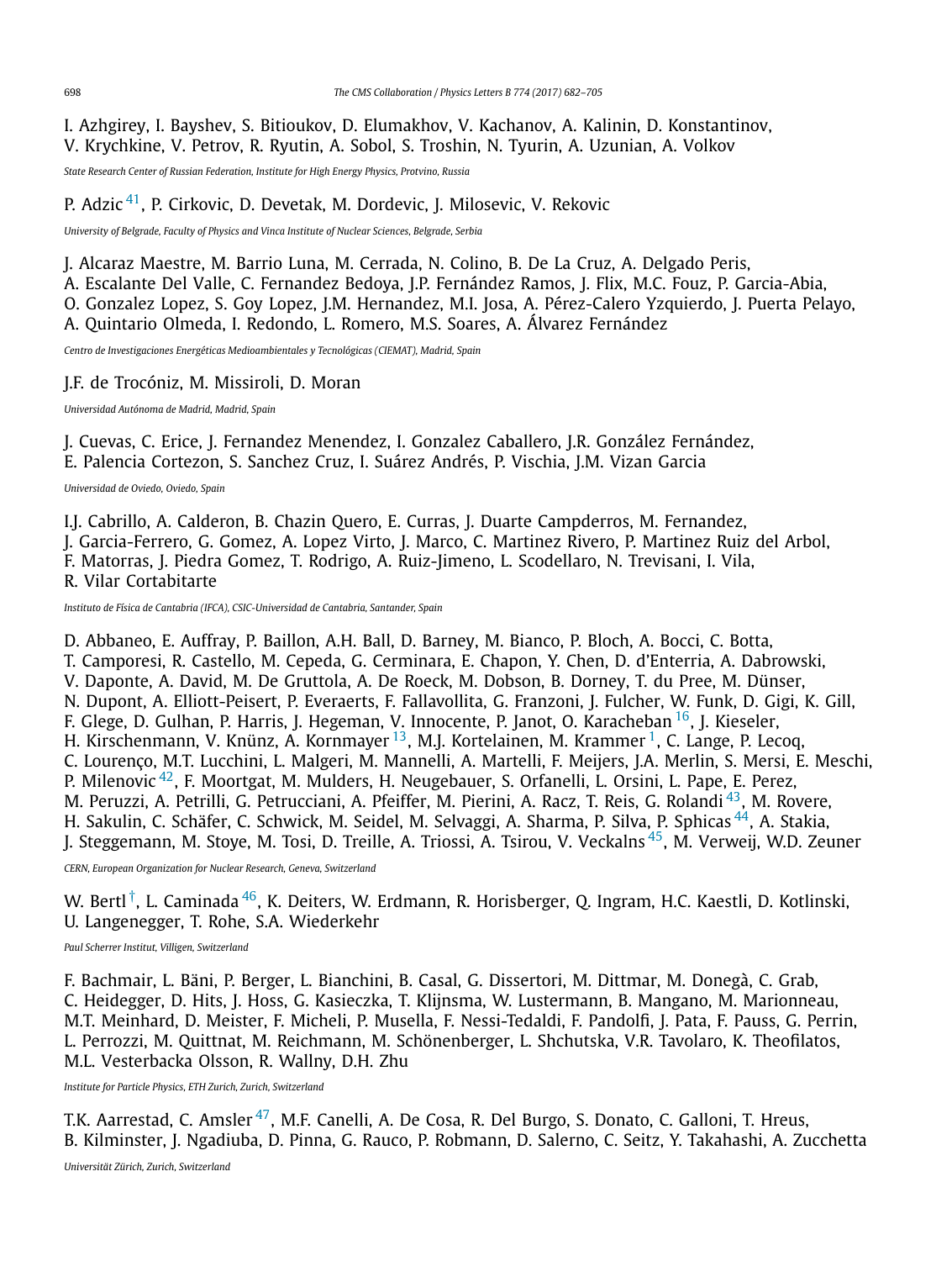### V. Candelise, T.H. Doan, Sh. Jain, R. Khurana, C.M. Kuo, W. Lin, A. Pozdnyakov, S.S. Yu

*National Central University, Chung-Li, Taiwan*

Arun Kumar, P. Chang, Y. Chao, K.F. Chen, P.H. Chen, F. Fiori, W.-S. Hou, Y. Hsiung, Y.F. Liu, R.-S. Lu, E. Paganis, A. Psallidas, A. Steen, J.f. Tsai

*National Taiwan University (NTU), Taipei, Taiwan*

### B. Asavapibhop, K. Kovitanggoon, G. Singh, N. Srimanobhas

*Chulalongkorn University, Faculty of Science, Department of Physics, Bangkok, Thailand*

F. Boran, S. Cerci [48,](#page-22-0) S. Damarseckin, Z.S. Demiroglu, C. Dozen, I. Dumanoglu, S. Girgis, G. Gokbulut, Y. Guler, I. Hos [49,](#page-22-0) E.E. Kangal [50,](#page-22-0) O. Kara, A. Kayis Topaksu, U. Kiminsu, M. Oglakci, G. Onengut [51,](#page-22-0) K. Ozdemir <sup>52</sup>, D. Sunar Cerci <sup>48</sup>, B. Tali <sup>48</sup>, S. Turkcapar, I.S. Zorbakir, C. Zorbilmez

*Çukurova University, Physics Department, Science and Art Faculty, Adana, Turkey*

### B. Bilin, G. Karapinar<sup>53</sup>, K. Ocalan<sup>54</sup>, M. Yalvac, M. Zeyrek

*Middle East Technical University, Physics Department, Ankara, Turkey*

### E. Gülmez, M. Kaya  $^{55}$ , O. Kaya  $^{56}$ , S. Tekten, E.A. Yetkin  $^{57}$  $^{57}$  $^{57}$

*Bogazici University, Istanbul, Turkey*

### M.N. Agaras, S. Atay, A. Cakir, K. Cankocak

*Istanbul Technical University, Istanbul, Turkey*

### B. Grynyov

*Institute for Scintillation Materials of National Academy of Science of Ukraine, Kharkov, Ukraine*

### L. Levchuk, P. Sorokin

*National Scientific Center, Kharkov Institute of Physics and Technology, Kharkov, Ukraine*

R. Aggleton, F. Ball, L. Beck, J.J. Brooke, D. Burns, E. Clement, D. Cussans, O. Davignon, H. Flacher, J. Goldstein, M. Grimes, G.P. Heath, H.F. Heath, J. Jacob, L. Kreczko, C. Lucas, D.M. Newbold [58,](#page-22-0) S. Paramesvaran, A. Poll, T. Sakuma, S. Seif El Nasr-storey, D. Smith, V.J. Smith

*University of Bristol, Bristol, United Kingdom*

K.W. Bell, A. Belyaev [59,](#page-22-0) C. Brew, R.M. Brown, L. Calligaris, D. Cieri, D.J.A. Cockerill, J.A. Coughlan, K. Harder, S. Harper, E. Olaiya, D. Petyt, C.H. Shepherd-Themistocleous, A. Thea, I.R. Tomalin, T. Williams

*Rutherford Appleton Laboratory, Didcot, United Kingdom*

G. Auzinger, R. Bainbridge, S. Breeze, O. Buchmuller, A. Bundock, S. Casasso, M. Citron, D. Colling, L. Corpe, P. Dauncey, G. Davies, A. De Wit, M. Della Negra, R. Di Maria, A. Elwood, Y. Haddad, G. Hall, G. Iles, T. James, R. Lane, C. Laner, L. Lyons, A.-M. Magnan, S. Malik, L. Mastrolorenzo, T. Matsushita, J. Nash, A. Nikitenko <sup>6</sup>, V. Palladino, M. Pesaresi, D.M. Raymond, A. Richards, A. Rose, E. Scott, C. Seez, A. Shtipliyski, S. Summers, A. Tapper, K. Uchida, M. Vazquez Acosta <sup>60</sup>, T. Virdee <sup>13</sup>, N. Wardle, D. Winterbottom, J. Wright, S.C. Zenz

*Imperial College, London, United Kingdom*

J.E. Cole, P.R. Hobson, A. Khan, P. Kyberd, I.D. Reid, P. Symonds, L. Teodorescu, M. Turner

*Brunel University, Uxbridge, United Kingdom*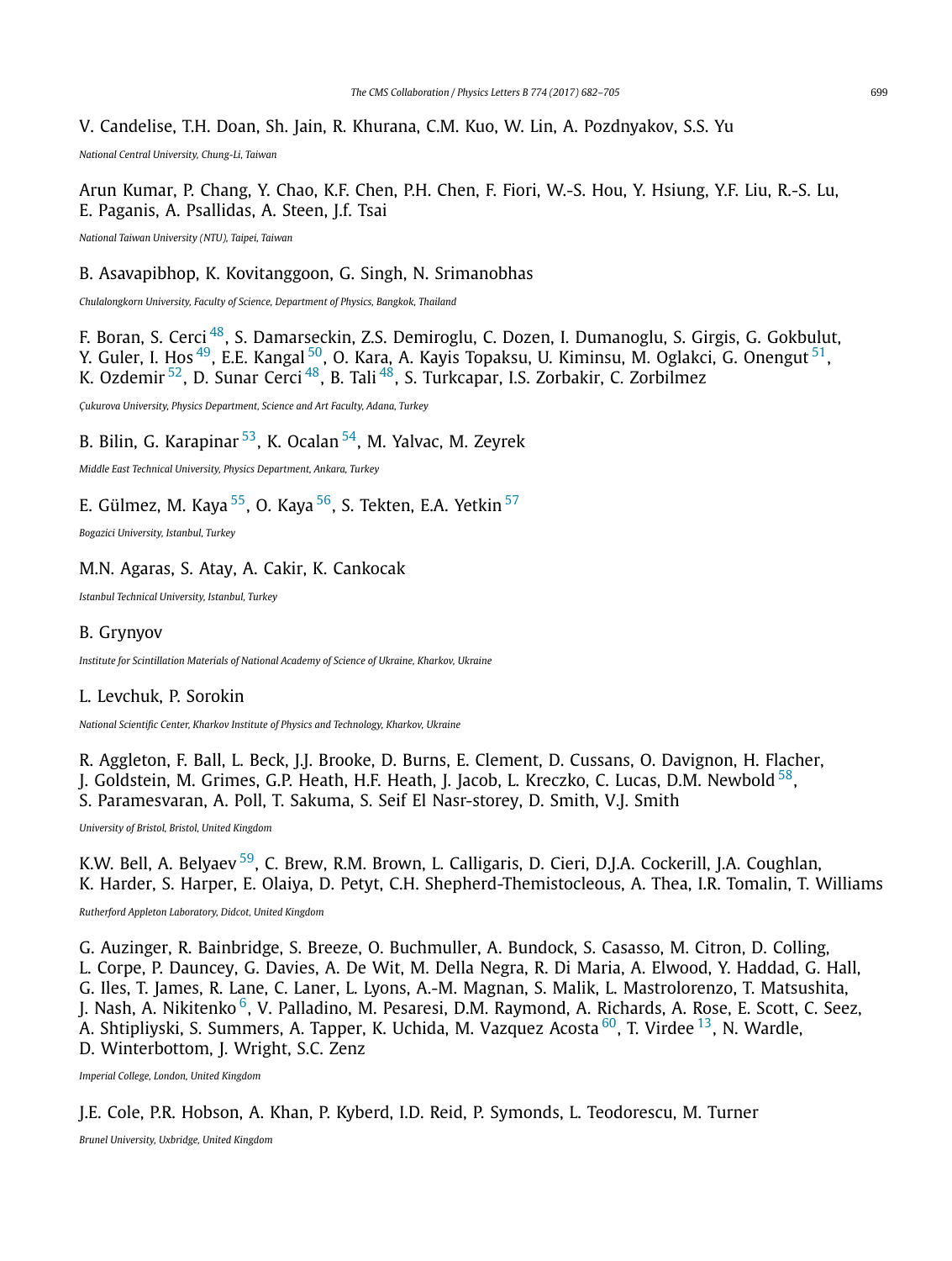### A. Borzou, K. Call, J. Dittmann, K. Hatakeyama, H. Liu, N. Pastika, C. Smith

*Baylor University, Waco, USA*

### R. Bartek, A. Dominguez

*Catholic University of America, Washington DC, USA*

### A. Buccilli, S.I. Cooper, C. Henderson, P. Rumerio, C. West

*The University of Alabama, Tuscaloosa, USA*

D. Arcaro, A. Avetisyan, T. Bose, D. Gastler, D. Rankin, C. Richardson, J. Rohlf, L. Sulak, D. Zou

*Boston University, Boston, USA*

G. Benelli, D. Cutts, A. Garabedian, J. Hakala, U. Heintz, J.M. Hogan, K.H.M. Kwok, E. Laird, G. Landsberg, Z. Mao, M. Narain, J. Pazzini, S. Piperov, S. Sagir, R. Syarif, D. Yu

*Brown University, Providence, USA*

R. Band, C. Brainerd, D. Burns, M. Calderon De La Barca Sanchez, M. Chertok, J. Conway, R. Conway, P.T. Cox, R. Erbacher, C. Flores, G. Funk, M. Gardner, W. Ko, R. Lander, C. Mclean, M. Mulhearn, D. Pellett, J. Pilot, S. Shalhout, M. Shi, J. Smith, M. Squires, D. Stolp, K. Tos, M. Tripathi, Z. Wang

*University of California, Davis, Davis, USA*

M. Bachtis, C. Bravo, R. Cousins, A. Dasgupta, A. Florent, J. Hauser, M. Ignatenko, N. Mccoll, D. Saltzberg, C. Schnaible, V. Valuev

*University of California, Los Angeles, USA*

E. Bouvier, K. Burt, R. Clare, J. Ellison, J.W. Gary, S.M.A. Ghiasi Shirazi, G. Hanson, J. Heilman, P. Jandir, E. Kennedy, F. Lacroix, O.R. Long, M. Olmedo Negrete, M.I. Paneva, A. Shrinivas, W. Si, L. Wang, H. Wei, S. Wimpenny, B.R. Yates

*University of California, Riverside, Riverside, USA*

J.G. Branson, S. Cittolin, M. Derdzinski, R. Gerosa, B. Hashemi, A. Holzner, D. Klein, G. Kole, V. Krutelyov, J. Letts, I. Macneill, M. Masciovecchio, D. Olivito, S. Padhi, M. Pieri, M. Sani, V. Sharma, S. Simon, M. Tadel, A. Vartak, S. Wasserbaech <sup>61</sup>, J. Wood, F. Würthwein, A. Yagil, G. Zevi Della Porta

*University of California, San Diego, La Jolla, USA*

N. Amin, R. Bhandari, J. Bradmiller-Feld, C. Campagnari, A. Dishaw, V. Dutta, M. Franco Sevilla, C. George, F. Golf, L. Gouskos, J. Gran, R. Heller, J. Incandela, S.D. Mullin, A. Ovcharova, H. Qu, J. Richman, D. Stuart, I. Suarez, J. Yoo

*University of California, Santa Barbara – Department of Physics, Santa Barbara, USA*

D. Anderson, J. Bendavid, A. Bornheim, J.M. Lawhorn, H.B. Newman, T. Nguyen, C. Pena, M. Spiropulu, J.R. Vlimant, S. Xie, Z. Zhang, R.Y. Zhu

*California Institute of Technology, Pasadena, USA*

M.B. Andrews, T. Ferguson, T. Mudholkar, M. Paulini, J. Russ, M. Sun, H. Vogel, I. Vorobiev, M. Weinberg *Carnegie Mellon University, Pittsburgh, USA*

J.P. Cumalat, W.T. Ford, F. Jensen, A. Johnson, M. Krohn, S. Leontsinis, T. Mulholland, K. Stenson, S.R. Wagner

*University of Colorado Boulder, Boulder, USA*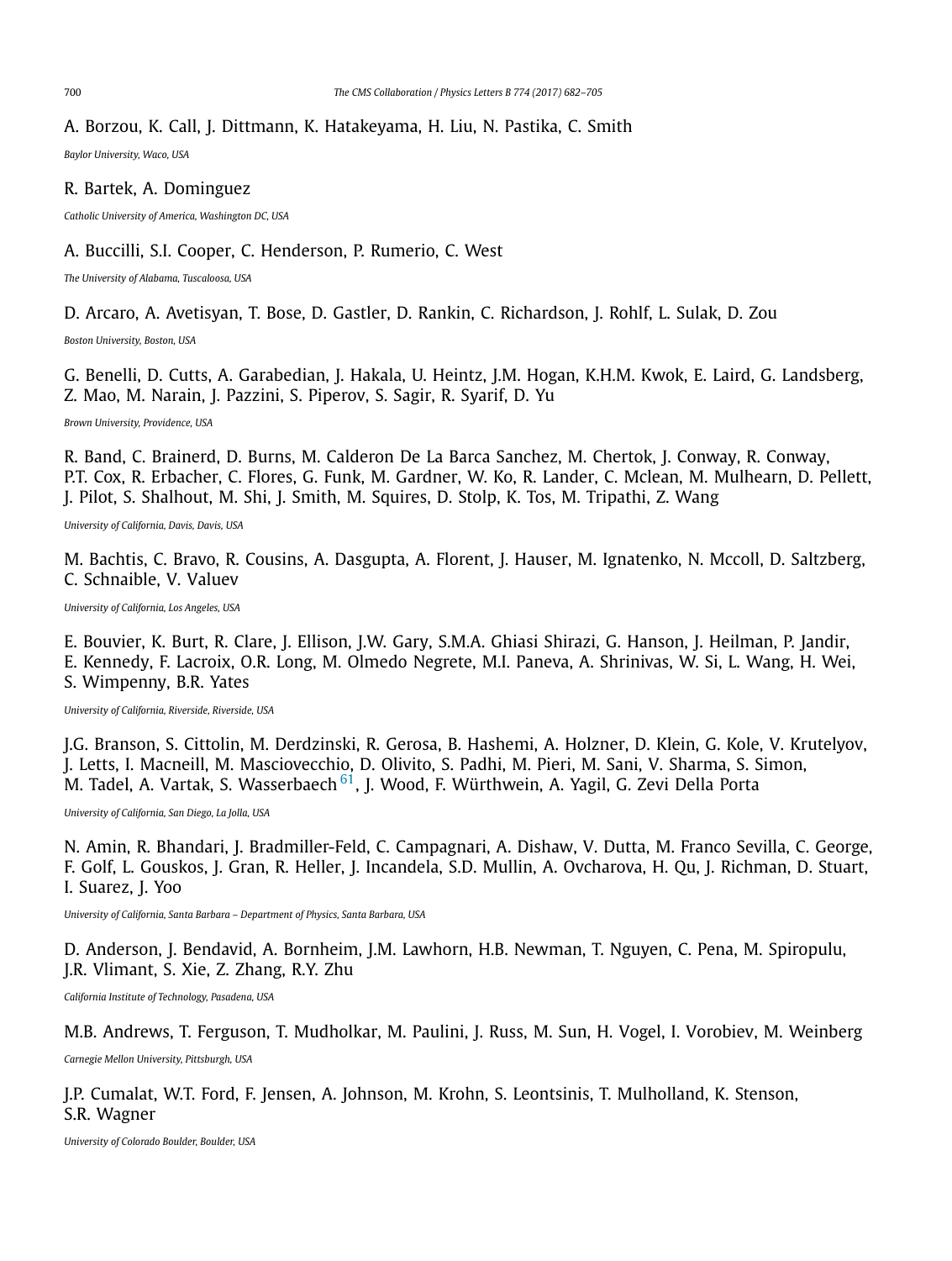J. Alexander, J. Chaves, J. Chu, S. Dittmer, K. Mcdermott, N. Mirman, J.R. Patterson, A. Rinkevicius, A. Ryd, L. Skinnari, L. Soffi, S.M. Tan, Z. Tao, J. Thom, J. Tucker, P. Wittich, M. Zientek

*Cornell University, Ithaca, USA*

S. Abdullin, M. Albrow, G. Apollinari, A. Apresyan, A. Apyan, S. Banerjee, L.A.T. Bauerdick, A. Beretvas, J. Berryhill, P.C. Bhat, G. Bolla [†,](#page-22-0) K. Burkett, J.N. Butler, A. Canepa, G.B. Cerati, H.W.K. Cheung, F. Chlebana, M. Cremonesi, J. Duarte, V.D. Elvira, J. Freeman, Z. Gecse, E. Gottschalk, L. Gray, D. Green, S. Grünendahl, O. Gutsche, R.M. Harris, S. Hasegawa, J. Hirschauer, Z. Hu, B. Jayatilaka, S. Jindariani, M. Johnson, U. Joshi, B. Klima, B. Kreis, S. Lammel, D. Lincoln, R. Lipton, M. Liu, T. Liu, R. Lopes De Sá, J. Lykken, K. Maeshima, N. Magini, J.M. Marraffino, S. Maruyama, D. Mason, P. McBride, P. Merkel, S. Mrenna, S. Nahn, V. O'Dell, K. Pedro, O. Prokofyev, G. Rakness, L. Ristori, B. Schneider, E. Sexton-Kennedy, A. Soha, W.J. Spalding, L. Spiegel, S. Stoynev, J. Strait, N. Strobbe, L. Taylor, S. Tkaczyk, N.V. Tran, L. Uplegger, E.W. Vaandering, C. Vernieri, M. Verzocchi, R. Vidal, M. Wang, H.A. Weber, A. Whitbeck

*Fermi National Accelerator Laboratory, Batavia, USA*

D. Acosta, P. Avery, P. Bortignon, D. Bourilkov, A. Brinkerhoff, A. Carnes, M. Carver, D. Curry, R.D. Field, I.K. Furic, J. Konigsberg, A. Korytov, K. Kotov, P. Ma, K. Matchev, H. Mei, G. Mitselmakher, D. Rank, D. Sperka, N. Terentyev, L. Thomas, J. Wang, S. Wang, J. Yelton

*University of Florida, Gainesville, USA*

Y.R. Joshi, S. Linn, P. Markowitz, J.L. Rodriguez

*Florida International University, Miami, USA*

A. Ackert, T. Adams, A. Askew, S. Hagopian, V. Hagopian, K.F. Johnson, T. Kolberg, G. Martinez, T. Perry, H. Prosper, A. Saha, A. Santra, V. Sharma, R. Yohay

*Florida State University, Tallahassee, USA*

M.M. Baarmand, V. Bhopatkar, S. Colafranceschi, M. Hohlmann, D. Noonan, T. Roy, F. Yumiceva

*Florida Institute of Technology, Melbourne, USA*

M.R. Adams, L. Apanasevich, D. Berry, R.R. Betts, R. Cavanaugh, X. Chen, O. Evdokimov, C.E. Gerber, D.A. Hangal, D.J. Hofman, K. Jung, J. Kamin, I.D. Sandoval Gonzalez, M.B. Tonjes, H. Trauger, N. Varelas, H. Wang, Z. Wu, J. Zhang

*University of Illinois at Chicago (UIC), Chicago, USA*

B. Bilki <sup>62</sup>, W. Clarida, K. Dilsiz <sup>63</sup>, S. Durgut, R.P. Gandrajula, M. Haytmyradov, V. Khristenko, J.-P. Merlo, H. Mermerkaya <sup>64</sup>, A. Mestvirishvili, A. Moeller, J. Nachtman, H. Ogul <sup>65</sup>, Y. Onel, F. Ozok <sup>66</sup>, A. Penzo, C. Snyder, E. Tiras, J. Wetzel, K. Yi

*The University of Iowa, Iowa City, USA*

B. Blumenfeld, A. Cocoros, N. Eminizer, D. Fehling, L. Feng, A.V. Gritsan, P. Maksimovic, J. Roskes, U. Sarica, M. Swartz, M. Xiao, C. You

*Johns Hopkins University, Baltimore, USA*

A. Al-bataineh, P. Baringer, A. Bean, S. Boren, J. Bowen, J. Castle, S. Khalil, A. Kropivnitskaya, D. Majumder, W. Mcbrayer, M. Murray, C. Royon, S. Sanders, E. Schmitz, R. Stringer, J.D. Tapia Takaki, Q. Wang

*The University of Kansas, Lawrence, USA*

A. Ivanov, K. Kaadze, Y. Maravin, A. Mohammadi, L.K. Saini, N. Skhirtladze, S. Toda

*Kansas State University, Manhattan, USA*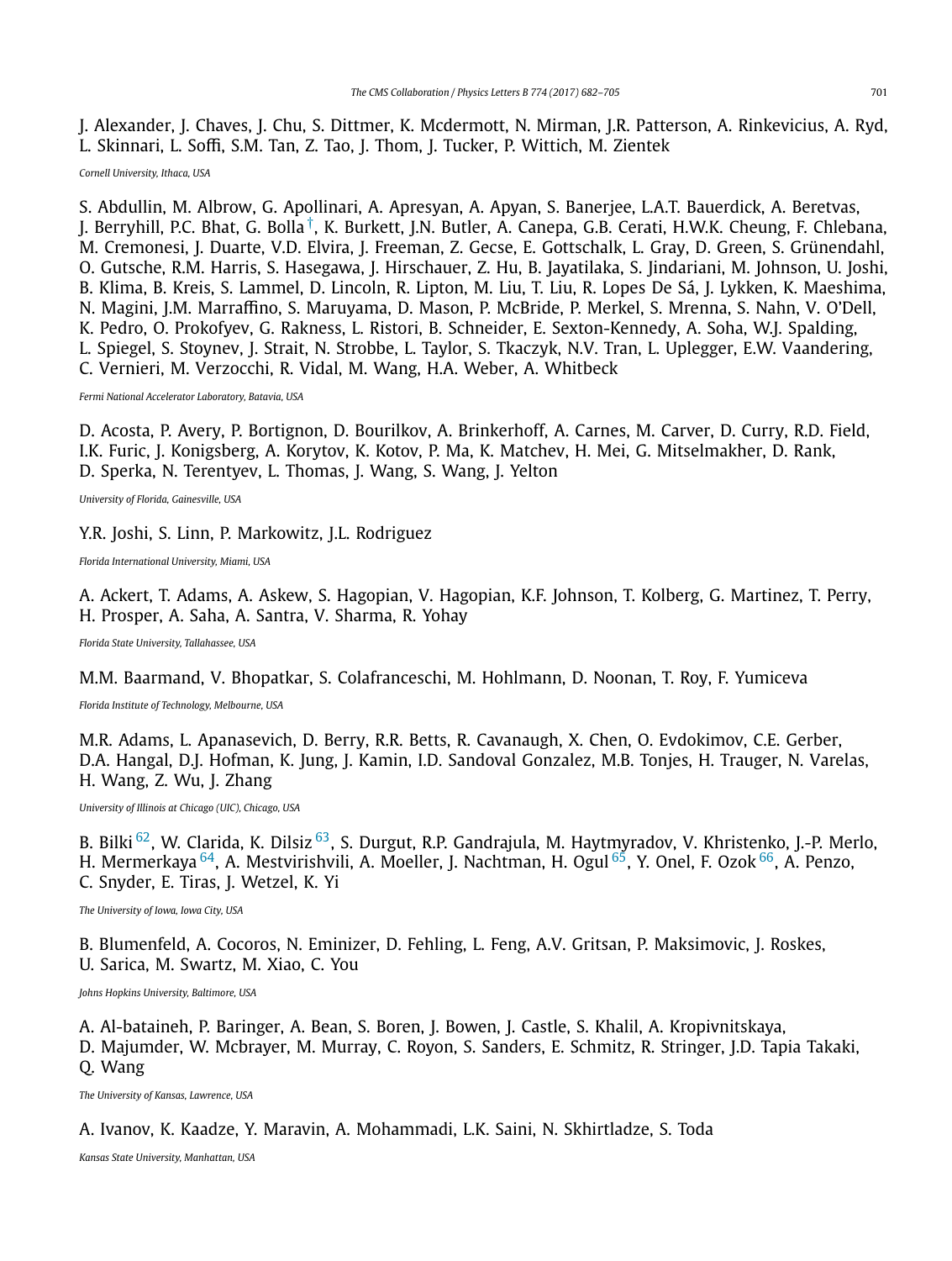### F. Rebassoo, D. Wright

*Lawrence Livermore National Laboratory, Livermore, USA*

C. Anelli, A. Baden, O. Baron, A. Belloni, B. Calvert, S.C. Eno, C. Ferraioli, N.J. Hadley, S. Jabeen, G.Y. Jeng, R.G. Kellogg, J. Kunkle, A.C. Mignerey, F. Ricci-Tam, Y.H. Shin, A. Skuja, S.C. Tonwar

*University of Maryland, College Park, USA*

D. Abercrombie, B. Allen, V. Azzolini, R. Barbieri, A. Baty, R. Bi, S. Brandt, W. Busza, I.A. Cali, M. D'Alfonso, Z. Demiragli, G. Gomez Ceballos, M. Goncharov, D. Hsu, Y. Iiyama, G.M. Innocenti, M. Klute, D. Kovalskyi, Y.S. Lai, Y.-J. Lee, A. Levin, P.D. Luckey, B. Maier, A.C. Marini, C. Mcginn, C. Mironov, S. Narayanan, X. Niu, C. Paus, C. Roland, G. Roland, J. Salfeld-Nebgen, G.S.F. Stephans, K. Tatar, D. Velicanu, J. Wang, T.W. Wang, B. Wyslouch

*Massachusetts Institute of Technology, Cambridge, USA*

A.C. Benvenuti, R.M. Chatterjee, A. Evans, P. Hansen, S. Kalafut, Y. Kubota, Z. Lesko, J. Mans, S. Nourbakhsh, N. Ruckstuhl, R. Rusack, J. Turkewitz

*University of Minnesota, Minneapolis, USA*

J.G. Acosta, S. Oliveros

*University of Mississippi, Oxford, USA*

E. Avdeeva, K. Bloom, D.R. Claes, C. Fangmeier, R. Gonzalez Suarez, R. Kamalieddin, I. Kravchenko, J. Monroy, J.E. Siado, G.R. Snow, B. Stieger

*University of Nebraska–Lincoln, Lincoln, USA*

M. Alyari, J. Dolen, A. Godshalk, C. Harrington, I. Iashvili, D. Nguyen, A. Parker, S. Rappoccio, B. Roozbahani

*State University of New York at Buffalo, Buffalo, USA*

G. Alverson, E. Barberis, A. Hortiangtham, A. Massironi, D.M. Morse, D. Nash, T. Orimoto, R. Teixeira De Lima, D. Trocino, D. Wood

*Northeastern University, Boston, USA*

S. Bhattacharya, O. Charaf, K.A. Hahn, N. Mucia, N. Odell, B. Pollack, M.H. Schmitt, K. Sung, M. Trovato, M. Velasco

*Northwestern University, Evanston, USA*

N. Dev, M. Hildreth, K. Hurtado Anampa, C. Jessop, D.J. Karmgard, N. Kellams, K. Lannon, N. Loukas, N. Marinelli, F. Meng, C. Mueller, Y. Musienko [34,](#page-22-0) M. Planer, A. Reinsvold, R. Ruchti, G. Smith, S. Taroni, M. Wayne, M. Wolf, A. Woodard

*University of Notre Dame, Notre Dame, USA*

J. Alimena, L. Antonelli, B. Bylsma, L.S. Durkin, S. Flowers, B. Francis, A. Hart, C. Hill, W. Ji, B. Liu, W. Luo, D. Puigh, B.L. Winer, H.W. Wulsin

*The Ohio State University, Columbus, USA*

S. Cooperstein, O. Driga, P. Elmer, J. Hardenbrook, P. Hebda, S. Higginbotham, D. Lange, J. Luo, D. Marlow, K. Mei, I. Ojalvo, J. Olsen, C. Palmer, P. Piroué, D. Stickland, C. Tully

*Princeton University, Princeton, USA*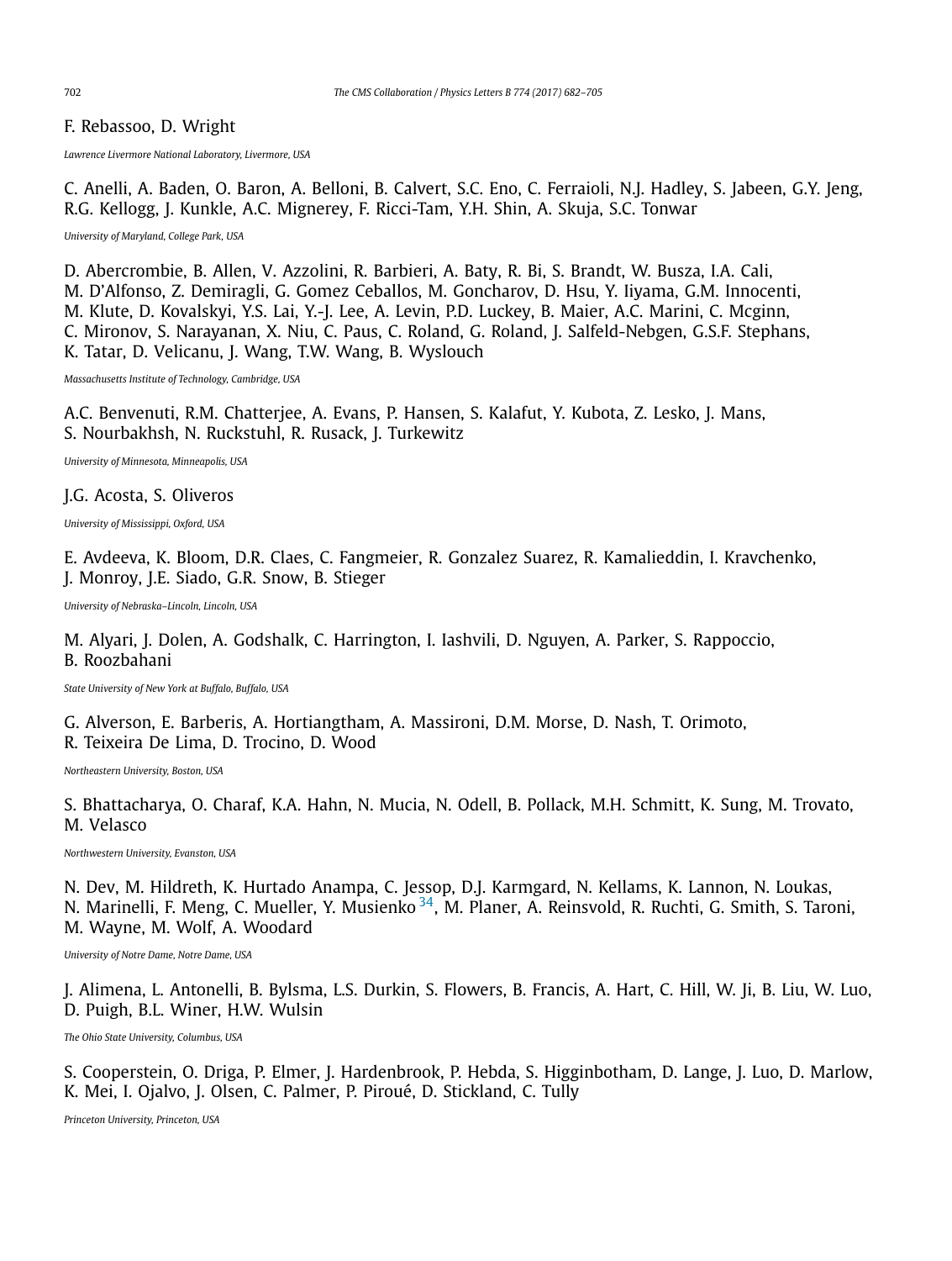### S. Malik, S. Norberg

*University of Puerto Rico, Mayaguez, USA*

A. Barker, V.E. Barnes, S. Das, S. Folgueras, L. Gutay, M.K. Jha, M. Jones, A.W. Jung, A. Khatiwada, D.H. Miller, N. Neumeister, C.C. Peng, J.F. Schulte, J. Sun, F. Wang, W. Xie

*Purdue University, West Lafayette, USA*

### T. Cheng, N. Parashar, J. Stupak

*Purdue University Northwest, Hammond, USA*

A. Adair, B. Akgun, Z. Chen, K.M. Ecklund, F.J.M. Geurts, M. Guilbaud, W. Li, B. Michlin, M. Northup, B.P. Padley, J. Roberts, J. Rorie, Z. Tu, J. Zabel

*Rice University, Houston, USA*

A. Bodek, P. de Barbaro, R. Demina, Y.t. Duh, T. Ferbel, M. Galanti, A. Garcia-Bellido, J. Han, O. Hindrichs, A. Khukhunaishvili, K.H. Lo, P. Tan, M. Verzetti

*University of Rochester, Rochester, USA*

### R. Ciesielski, K. Goulianos, C. Mesropian

*The Rockefeller University, New York, USA*

A. Agapitos, J.P. Chou, Y. Gershtein, T.A. Gómez Espinosa, E. Halkiadakis, M. Heindl, E. Hughes, S. Kaplan, R. Kunnawalkam Elayavalli, S. Kyriacou, A. Lath, R. Montalvo, K. Nash, M. Osherson, H. Saka, S. Salur, S. Schnetzer, D. Sheffield, S. Somalwar, R. Stone, S. Thomas, P. Thomassen, M. Walker

*Rutgers, The State University of New Jersey, Piscataway, USA*

A.G. Delannoy, M. Foerster, J. Heideman, G. Riley, K. Rose, S. Spanier, K. Thapa

*University of Tennessee, Knoxville, USA*

O. Bouhali [67](#page-23-0), A. Castaneda Hernandez [67,](#page-23-0) A. Celik, M. Dalchenko, M. De Mattia, A. Delgado, S. Dildick, R. Eusebi, J. Gilmore, T. Huang, T. Kamon <sup>68</sup>, R. Mueller, Y. Pakhotin, R. Patel, A. Perloff, L. Perniè, D. Rathjens, A. Safonov, A. Tatarinov, K.A. Ulmer

*Texas A&M University, College Station, USA*

N. Akchurin, J. Damgov, F. De Guio, P.R. Dudero, J. Faulkner, E. Gurpinar, S. Kunori, K. Lamichhane, S.W. Lee, T. Libeiro, T. Peltola, S. Undleeb, I. Volobouev, Z. Wang

*Texas Tech University, Lubbock, USA*

S. Greene, A. Gurrola, R. Janjam, W. Johns, C. Maguire, A. Melo, H. Ni, P. Sheldon, S. Tuo, J. Velkovska, Q. Xu

*Vanderbilt University, Nashville, USA*

M.W. Arenton, P. Barria, B. Cox, R. Hirosky, A. Ledovskoy, H. Li, C. Neu, T. Sinthuprasith, Y. Wang, E. Wolfe, F. Xia

*University of Virginia, Charlottesville, USA*

### R. Harr, P.E. Karchin, J. Sturdy, S. Zaleski

*Wayne State University, Detroit, USA*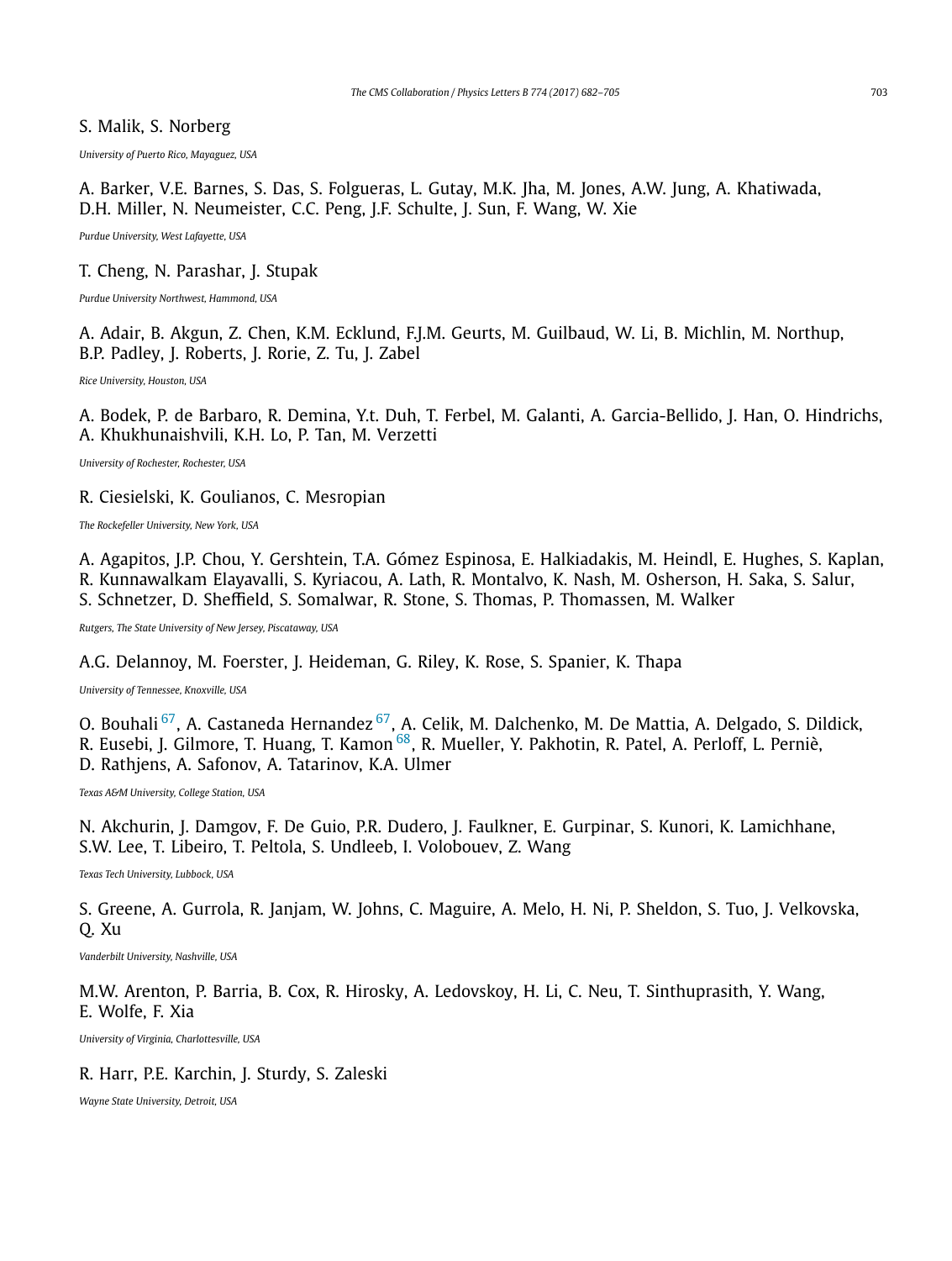<span id="page-22-0"></span>M. Brodski, J. Buchanan, C. Caillol, S. Dasu, L. Dodd, S. Duric, B. Gomber, M. Grothe, M. Herndon, A. Hervé, U. Hussain, P. Klabbers, A. Lanaro, A. Levine, K. Long, R. Loveless, G.A. Pierro, G. Polese, T. Ruggles, A. Savin, N. Smith, W.H. Smith, D. Taylor, N. Woods

*University of Wisconsin–Madison, Madison, WI, USA*

- † Deceased.
- Also at Vienna University of Technology, Vienna, Austria.
- <sup>2</sup> Also at State Key Laboratory of Nuclear Physics and Technology, Peking University, Beijing, China.
- Also at Universidade Estadual de Campinas, Campinas, Brazil.
- Also at Universidade Federal de Pelotas, Pelotas, Brazil.
- Also at Université Libre de Bruxelles, Bruxelles, Belgium.
- Also at Institute for Theoretical and Experimental Physics, Moscow, Russia.
- Also at Joint Institute for Nuclear Research, Dubna, Russia.
- Also at Suez University, Suez, Egypt.
- Now at British University in Egypt, Cairo, Egypt.
- Now at Helwan University, Cairo, Egypt.
- Also at Université de Haute Alsace, Mulhouse, France.
- <sup>12</sup> Also at Skobeltsyn Institute of Nuclear Physics, Lomonosov Moscow State University, Moscow, Russia.
- Also at CERN, European Organization for Nuclear Research, Geneva, Switzerland.
- Also at RWTH Aachen University, III. Physikalisches Institut A, Aachen, Germany.
- <sup>15</sup> Also at University of Hamburg, Hamburg, Germany.
- Also at Brandenburg University of Technology, Cottbus, Germany.
- Also at MTA-ELTE Lendület CMS Particle and Nuclear Physics Group, Eötvös Loránd University, Budapest, Hungary.
- Also at Institute of Nuclear Research ATOMKI, Debrecen, Hungary.
- Also at Institute of Physics, University of Debrecen, Debrecen, Hungary.
- Also at Indian Institute of Technology Bhubaneswar, Bhubaneswar, India.
- Also at Institute of Physics, Bhubaneswar, India.
- Also at University of Visva-Bharati, Santiniketan, India.
- Also at University of Ruhuna, Matara, Sri Lanka.
- Also at Isfahan University of Technology, Isfahan, Iran.
- Also at Yazd University, Yazd, Iran.
- <sup>26</sup> Also at Plasma Physics Research Center, Science and Research Branch, Islamic Azad University, Tehran, Iran.
- Also at Università degli Studi di Siena, Siena, Italy.
- Also at INFN Sezione di Milano-Bicocca; Università di Milano-Bicocca, Milano, Italy.
- Also at Purdue University, West Lafayette, USA.
- <sup>30</sup> Also at International Islamic University of Malaysia, Kuala Lumpur, Malaysia.
- Also at Malaysian Nuclear Agency, MOSTI, Kajang, Malaysia.
- Also at Consejo Nacional de Ciencia y Tecnología, Mexico city, Mexico.
- <sup>33</sup> Also at Warsaw University of Technology, Institute of Electronic Systems, Warsaw, Poland.
- Also at Institute for Nuclear Research, Moscow, Russia.
- Now at National Research Nuclear University 'Moscow Engineering Physics Institute' (MEPhI), Moscow, Russia.
- Also at St. Petersburg State Polytechnical University, St. Petersburg, Russia.
- Also at University of Florida, Gainesville, USA.
- Also at P.N. Lebedev Physical Institute, Moscow, Russia.
- Also at California Institute of Technology, Pasadena, USA.
- Also at Budker Institute of Nuclear Physics, Novosibirsk, Russia.
- Also at Faculty of Physics, University of Belgrade, Belgrade, Serbia.
- Also at University of Belgrade, Faculty of Physics and Vinca Institute of Nuclear Sciences, Belgrade, Serbia.
- Also at Scuola Normale e Sezione dell'INFN, Pisa, Italy.
- Also at National and Kapodistrian University of Athens, Athens, Greece.
- Also at Riga Technical University, Riga, Latvia.
- Also at Universität Zürich, Zurich, Switzerland.
- 47 Also at Stefan Meyer Institute for Subatomic Physics (SMI), Vienna, Austria.
- Also at Adiyaman University, Adiyaman, Turkey.
- Also at Istanbul Aydin University, Istanbul, Turkey.
- Also at Mersin University, Mersin, Turkey.
- Also at Cag University, Mersin, Turkey.
- Also at Piri Reis University, Istanbul, Turkey.
- Also at Izmir Institute of Technology, Izmir, Turkey.
- Also at Necmettin Erbakan University, Konya, Turkey.
- Also at Marmara University, Istanbul, Turkey.
- Also at Kafkas University, Kars, Turkey.
- Also at Istanbul Bilgi University, Istanbul, Turkey.
- Also at Rutherford Appleton Laboratory, Didcot, United Kingdom.
- <sup>59</sup> Also at School of Physics and Astronomy, University of Southampton, Southampton, United Kingdom.
- Also at Instituto de Astrofísica de Canarias, La Laguna, Spain.
- Also at Utah Valley University, Orem, USA.